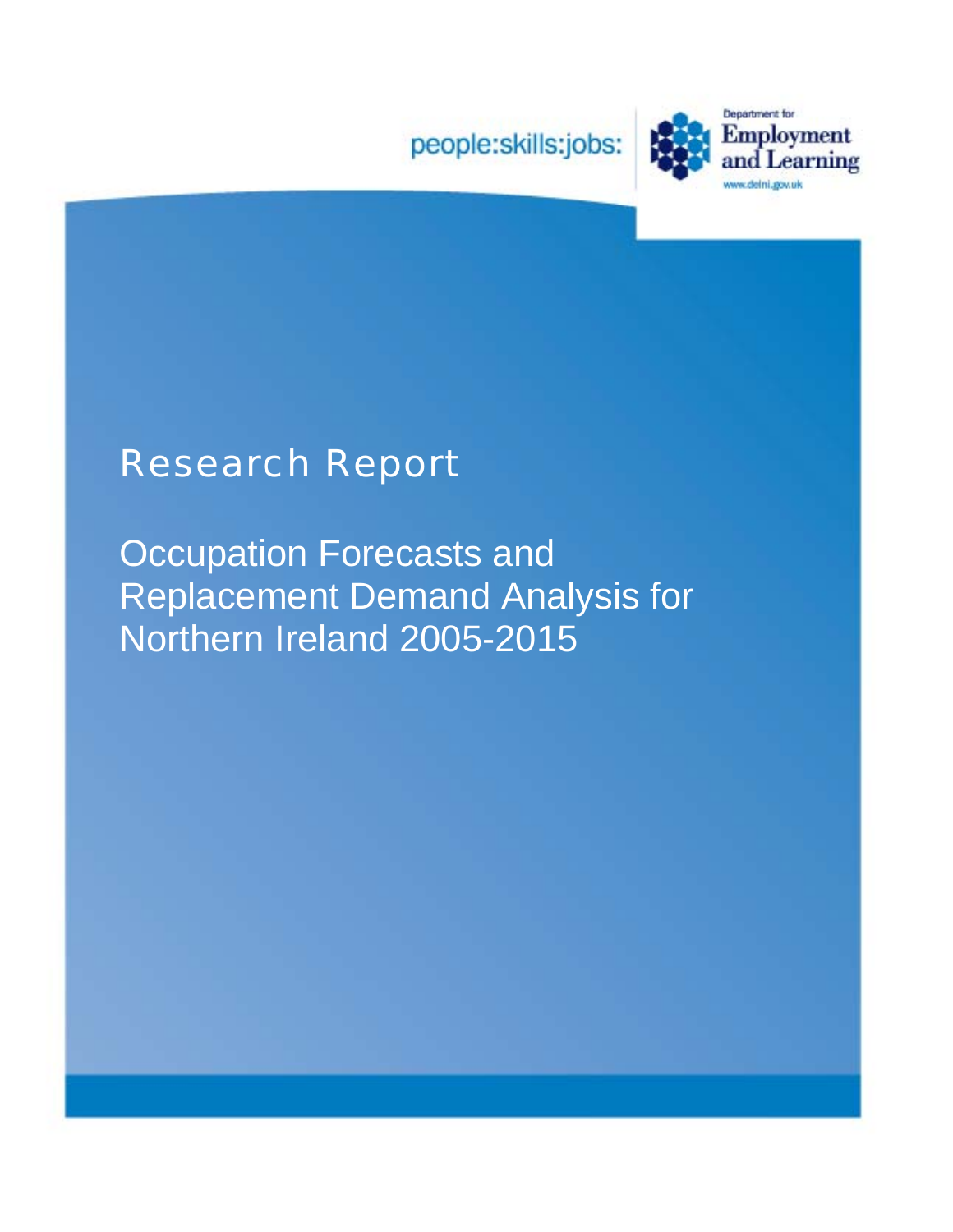# *Occupation Forecasts and Replacement Demand Analysis for Northern Ireland 2005-2015*

**May 2006** 



Regional Forecasts Limited 10 The Chimes Hillsborough Co. Down, BT26 6AJ Tel. 028 9268 1131 Fax. 028 9268 1132 E-mail: contact@regfor.com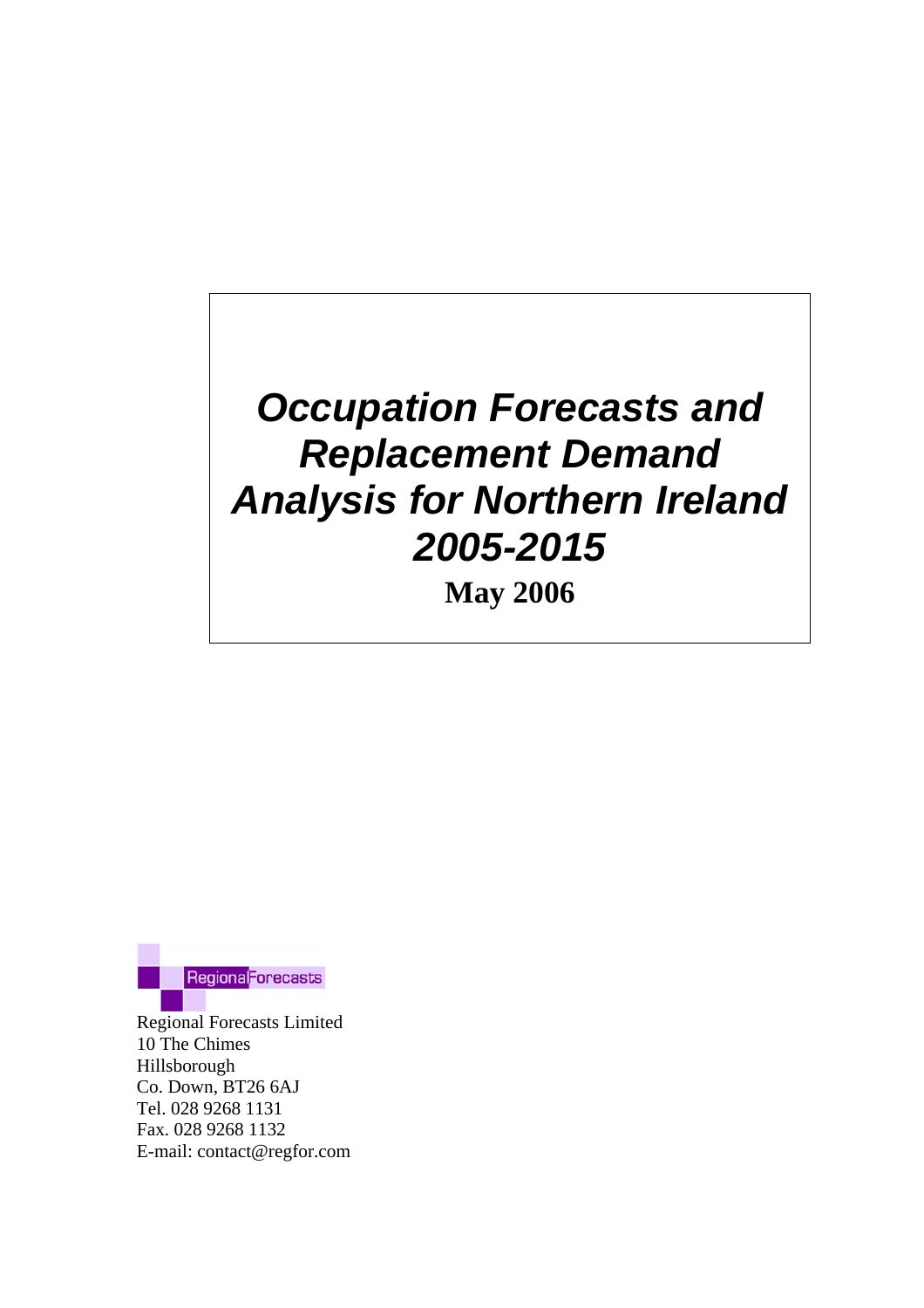### Contents

| i              |                                                                                 |  |  |  |  |  |
|----------------|---------------------------------------------------------------------------------|--|--|--|--|--|
| 1              |                                                                                 |  |  |  |  |  |
|                |                                                                                 |  |  |  |  |  |
|                |                                                                                 |  |  |  |  |  |
|                |                                                                                 |  |  |  |  |  |
|                |                                                                                 |  |  |  |  |  |
|                |                                                                                 |  |  |  |  |  |
| 2              |                                                                                 |  |  |  |  |  |
|                |                                                                                 |  |  |  |  |  |
|                |                                                                                 |  |  |  |  |  |
|                |                                                                                 |  |  |  |  |  |
| 3              |                                                                                 |  |  |  |  |  |
|                |                                                                                 |  |  |  |  |  |
|                |                                                                                 |  |  |  |  |  |
|                |                                                                                 |  |  |  |  |  |
|                |                                                                                 |  |  |  |  |  |
|                |                                                                                 |  |  |  |  |  |
|                |                                                                                 |  |  |  |  |  |
|                |                                                                                 |  |  |  |  |  |
|                |                                                                                 |  |  |  |  |  |
| $\overline{4}$ |                                                                                 |  |  |  |  |  |
|                |                                                                                 |  |  |  |  |  |
|                |                                                                                 |  |  |  |  |  |
|                |                                                                                 |  |  |  |  |  |
|                |                                                                                 |  |  |  |  |  |
|                |                                                                                 |  |  |  |  |  |
|                |                                                                                 |  |  |  |  |  |
|                |                                                                                 |  |  |  |  |  |
|                |                                                                                 |  |  |  |  |  |
|                |                                                                                 |  |  |  |  |  |
| 5              |                                                                                 |  |  |  |  |  |
|                |                                                                                 |  |  |  |  |  |
|                |                                                                                 |  |  |  |  |  |
|                |                                                                                 |  |  |  |  |  |
|                |                                                                                 |  |  |  |  |  |
|                |                                                                                 |  |  |  |  |  |
|                |                                                                                 |  |  |  |  |  |
| 6              |                                                                                 |  |  |  |  |  |
|                |                                                                                 |  |  |  |  |  |
|                |                                                                                 |  |  |  |  |  |
| 7              |                                                                                 |  |  |  |  |  |
|                | Annex 1:                                                                        |  |  |  |  |  |
|                |                                                                                 |  |  |  |  |  |
|                |                                                                                 |  |  |  |  |  |
|                | Northern Ireland's actual and standardised occupations 1981-2005 52<br>Annex 2: |  |  |  |  |  |
|                | Annex 3:                                                                        |  |  |  |  |  |
|                | Annex 4:                                                                        |  |  |  |  |  |
|                | Annex 5:                                                                        |  |  |  |  |  |
|                | Annex 6:                                                                        |  |  |  |  |  |
|                | Annex 7:                                                                        |  |  |  |  |  |
|                | Annex 8:                                                                        |  |  |  |  |  |

© Regional Forecasts Ltd<br>All charts and tables produced by Regional Forecasts Ltd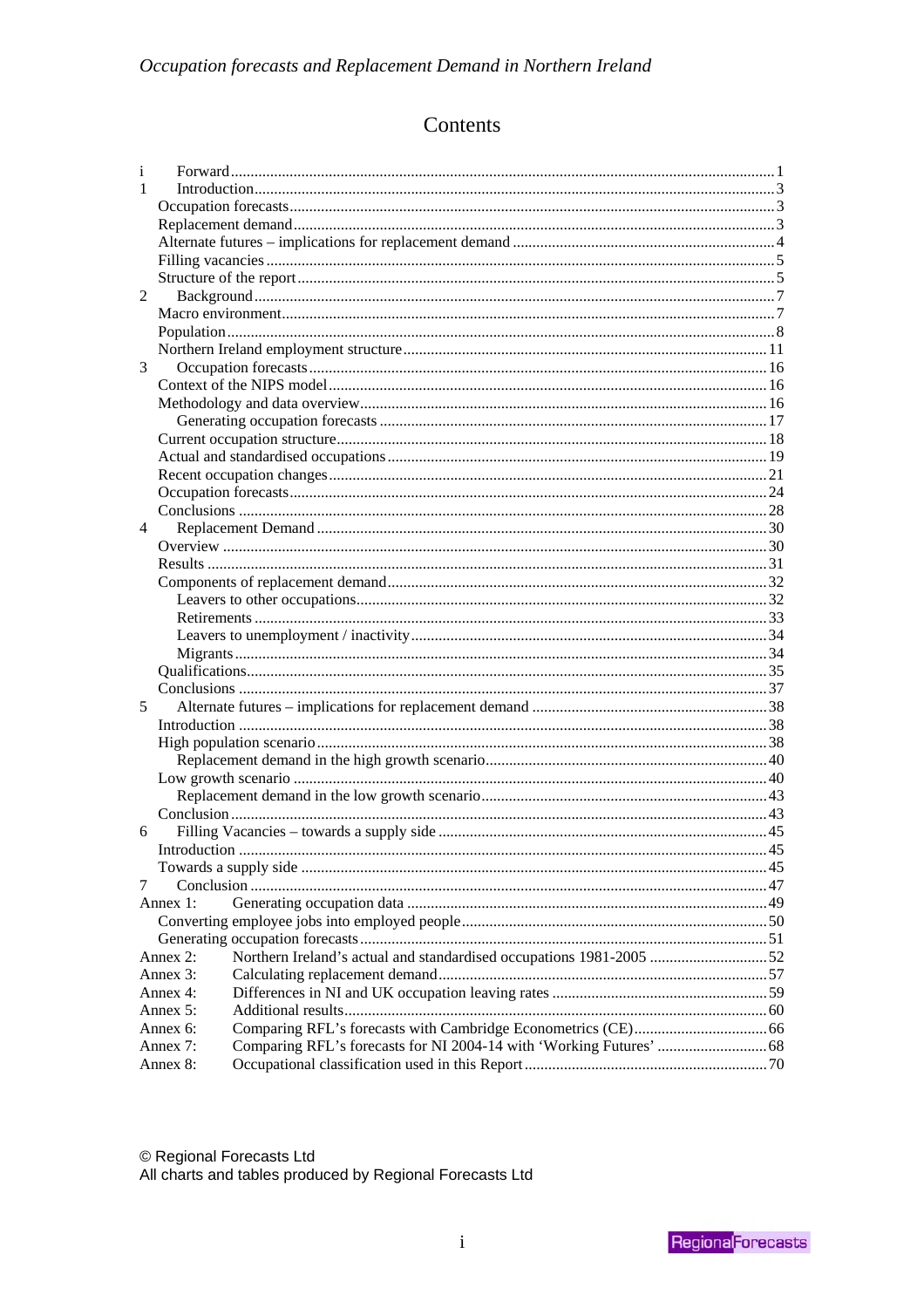#### **Technical note**:

The estimates in this survey are largely based on the Labour Force Survey. This is a sample survey with considerable variability from year to year. Three year averages have been used to smooth the volatile LFS data. The large level of detail required for flows between occupations in a replacement demand analysis prevents the full use of the Northern Ireland LFS due to its small sample size. However, the NI LFS is used to estimate overall leaving rates for employment as a whole. Differences between individual occupations have been estimated using figures from the UK LFS scaled to match NI totals.

We believe that this approach gives a reasonable approximation to future levels of job vacancies by occupation and skill.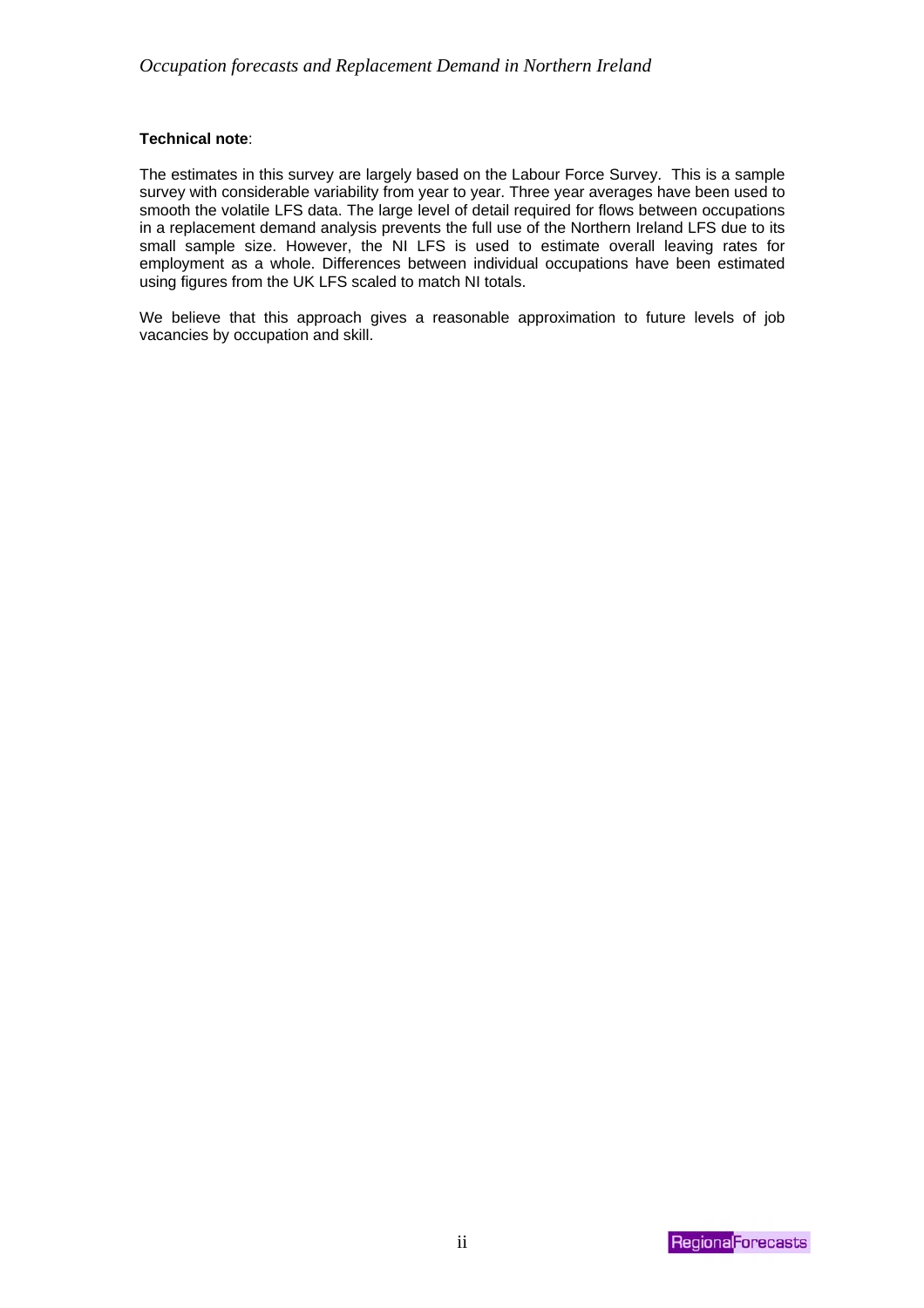# <span id="page-4-0"></span>**i Forward**

Regional Forecasts Limited (RFL) has produced, for the first time, detailed occupation forecasts and replacement demand estimates for Northern Ireland. This work has been conducted as part of DEL's Research Agenda.

The findings in this report are based on a robust methodology and understanding of the Northern Ireland economy and present the most likely trend in future labour market performance based on the available evidence.

Northern Ireland's impressive job creation record is well documented, with record employee levels following 19 years of consecutive growth in employee jobs – the longest uninterrupted period of growth in the UK. During this time, the majority of occupations have expanded. The largest recorded expansions over the last ten years, were in sales occupations, corporate managers and caring personal service occupations as the economy moves from the 'factory' to the 'office'.

The recent growth trends in occupations are generally expected to continue over the forecast period although growth will be slower than in the recent past. The main reasons for the projected slowdown in growth are the end of rapid growth in retail employment after a period in which Northern Ireland caught up with national trends following earlier periods of low investment during the 'troubles'. A second factor is an anticipated slowdown in public expenditure and hence slower growth in public sector employment.

| $\frac{1}{2}$                |                  |                               |                      |                               |                       |                               |  |
|------------------------------|------------------|-------------------------------|----------------------|-------------------------------|-----------------------|-------------------------------|--|
|                              | <b>Employees</b> |                               | <b>Self Employed</b> |                               | <b>Total Employed</b> |                               |  |
|                              | Change (000's)   | Annual<br>average %<br>change | Change (000's)       | Annual<br>average %<br>change | Change<br>(000's)     | Annual<br>average %<br>change |  |
| Managers & Senior officials  | 9.3              | 1.5                           | 1.5                  | 0.7                           | 10.8                  | 1.3                           |  |
| Professional                 | 12.1             | 1.5                           | 3.4                  | 2.3                           | 15.5                  | 1.6                           |  |
| Associate prof & technical   | 4.9              | 0.6                           | 1.2                  | 1.4                           | 6.1                   | 0.7                           |  |
| Administrative & Secretarial | 4.2              | 0.4                           | 0.3                  | 1.3                           | 4.5                   | 0.5                           |  |
| Skilled trades               | $-6.1$           | $-0.9$                        | $-2.1$               | $-0.5$                        | $-8.2$                | $-0.8$                        |  |
| Personal service             | 10.7             | 2.0                           | 1.0                  | 1.4                           | 11.8                  | 1.9                           |  |
| Sales & customer service     | 4.5              | 0.8                           | 0.4                  | 1.1                           | 4.9                   | 0.8                           |  |
| Process, plant & machine     | $-4.1$           | $-0.9$                        | 0.0                  | 0.0                           | $-4.2$                | $-0.7$                        |  |
| Elementary                   | 3.3              | 0.4                           | $-0.5$               | $-1.3$                        | 2.8                   | 0.3                           |  |
| Total                        | 38.8             | 0.6                           | 5.1                  | 0.5                           | 43.9                  | 0.6                           |  |

**Table i.1: Forecast changes in broad occupations, 2005-2015** 

While occupation forecasts provide estimates of the numbers of people likely to be employed in each occupation they do not provide an indication of the wider need for employers to recruit in order to replace people lost through migration, retirement or through career changes. **Replacement demand** estimates build upon the occupation forecasts to examine these issues and provide projections of the requirements for the replacement of employees in each occupation over time.

It is immediately clear from the chart below that replacement demand dwarfs expansion demand. Over the period 2005-2015 replacement demand is projected to be just over 63,500 people per annum, compared with less than 4,000 per annum generated through expansion demand. Added together, these two figures (total requirement) mean that 67,500 people per annum are expected to be required to fill all posts created across all occupations.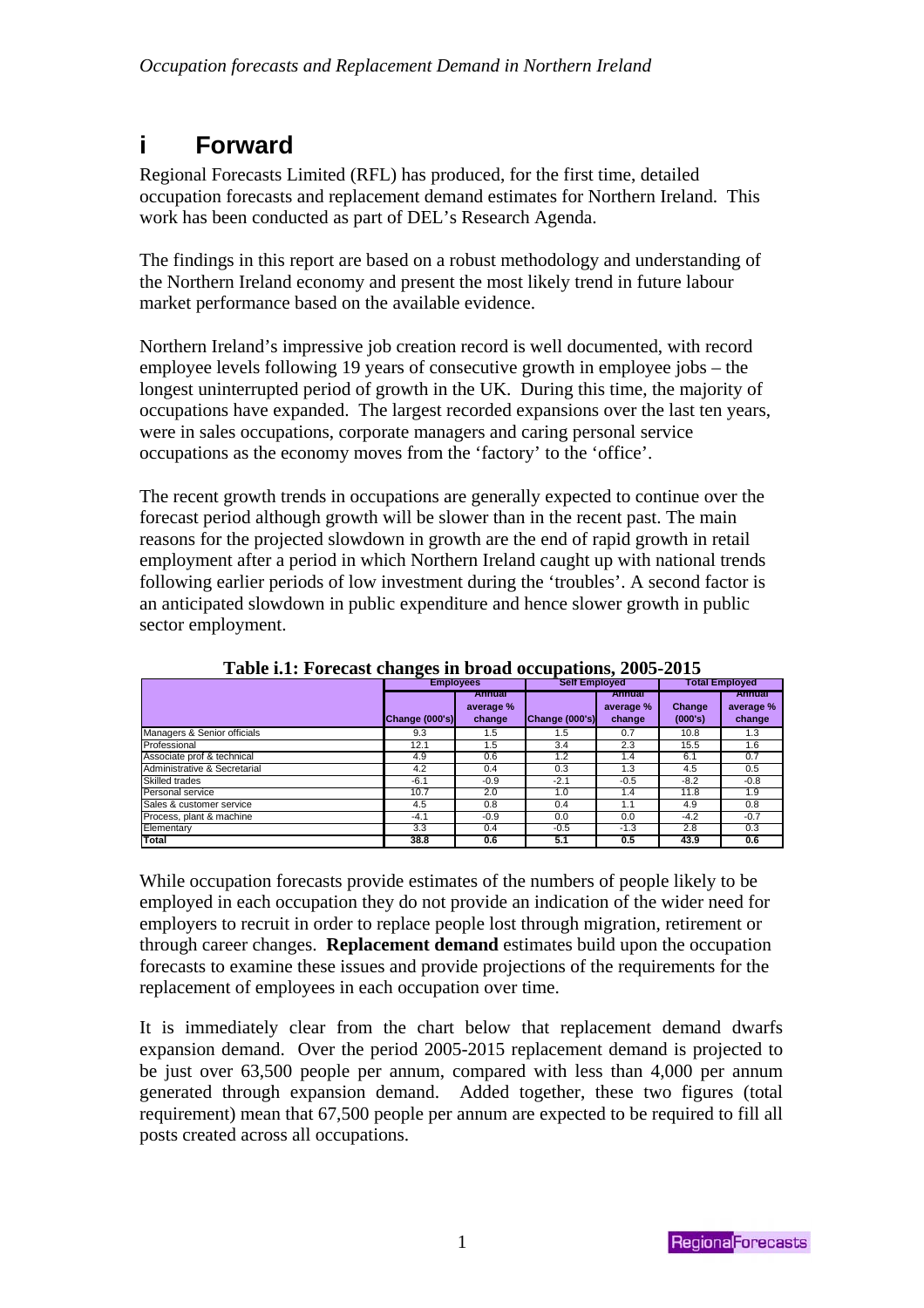



In all occupations that show negative expansion demand (i.e. an overall decline in employment numbers), positive replacement demand is sufficient to result in a positive total requirement. This off- setting effect is particularly evident in skilled metal and electrical trades which are forecast to contract more than any other occupation. Replacement demand will however, create just under 2,000 openings per annum resulting in an average net requirement of around 1,400 people per annum. This shows that labour turnover creates employment opportunities even in contracting sectors.

The replacement demand analysis is a useful exercise in assessing how many vacancies are likely to be created through retirements, people migrating, becoming unemployed or leaving one occupation for another. Knowing this, the key question is 'where will the labour come from?' Recent increases in in-migration suggest that this is clearly a growing feature. Replacement demand is an important first step towards the development of a demand and supply model of Northern Ireland's labour market.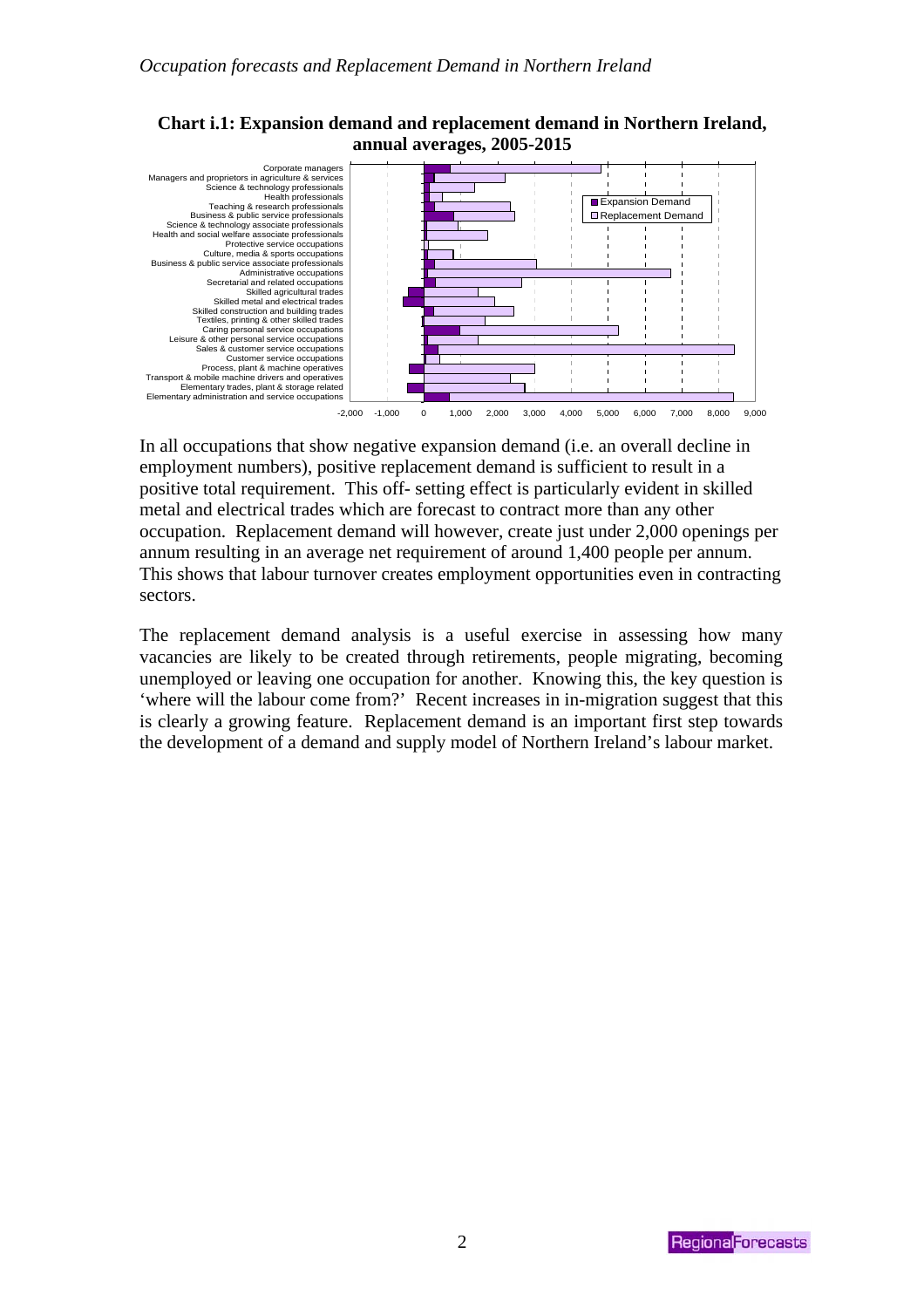# <span id="page-6-0"></span>**1 Introduction**

- 1.1 As part of the Department for Employment and Learning's (DEL) research agenda, RFL were commissioned to provide **occupational forecasts** and undertake **replacement demand forecasts** for Northern Ireland. The chief potential benefit to DEL of these forecasts is that they provide a framework within which DEL's Skills Strategy can be viewed. They do this partly through acting as an early warning system for potential changes in Northern Ireland's occupational structure. They also provide a measure of the scale of likely job vacancies in each occupation caused by labour turnover as well as by the expansion or contraction of demand for particular occupations.
- 1.2 These forecasts are based on a new model of the Northern Ireland economy developed by Regional Forecasts which provides annual employment projections for 24 separate occupation groups for each year until 2015. The forecasts have been updated for this report in line with the Oxford Economic Forecasting's Autumn 2005 macro-economic projections for the UK and RFL's Autumn 2005 economic projections for all UK regions.
- 1.3 To enhance the system further, and assist DEL in planning training needs, Regional Forecasts have developed 'replacement demand' forecasts for Northern Ireland. **Replacement demand is a measure of the likely requirement for employees in each occupation over time and is driven by factors such as retirements, people temporarily leaving the labour force, inter-occupational movements and migration**. Added to the expansion or contraction of demand for each occupation this provides estimates of the likely number of vacancies between 2005 and 2015 for each occupation.

## *Occupation forecasts*

1.4 This is the first time that forecasts for 24 occupation groups have been produced specifically for Northern Ireland<sup>[1](#page-6-1)</sup>. While forecasting is not an exact science forecasts do provide a consistent and informed guide to the most likely future path of employment in Northern Ireland. The forecasts presented in this report provide a baseline for what is likely to happen if policy remains substantially unchanged for the economy. If any changes in Northern Ireland's occupation structure are identified, DEL's Skills Strategy can thus be tailored accordingly.

## *Replacement demand*

 $\overline{a}$ 

1.5 Occupation forecasts only partially depict future labour requirements as they measure only the expansion or contraction in the number of employed people in each occupation. They do not include labour turnover i.e. people moving to

<span id="page-6-1"></span><sup>&</sup>lt;sup>1</sup> Although RFL produce occupation forecasts for each of the UK regions in the bi-annual regional economic outlook, the figures presented in this report differ due to the fact that they measure numbers of people and not jobs (an individual can have more than one job). Occupation forecasts for the self employed are also produced specifically for this report. The methodology employed to generate occupation forecasts is discussed in section 2 and annex 1.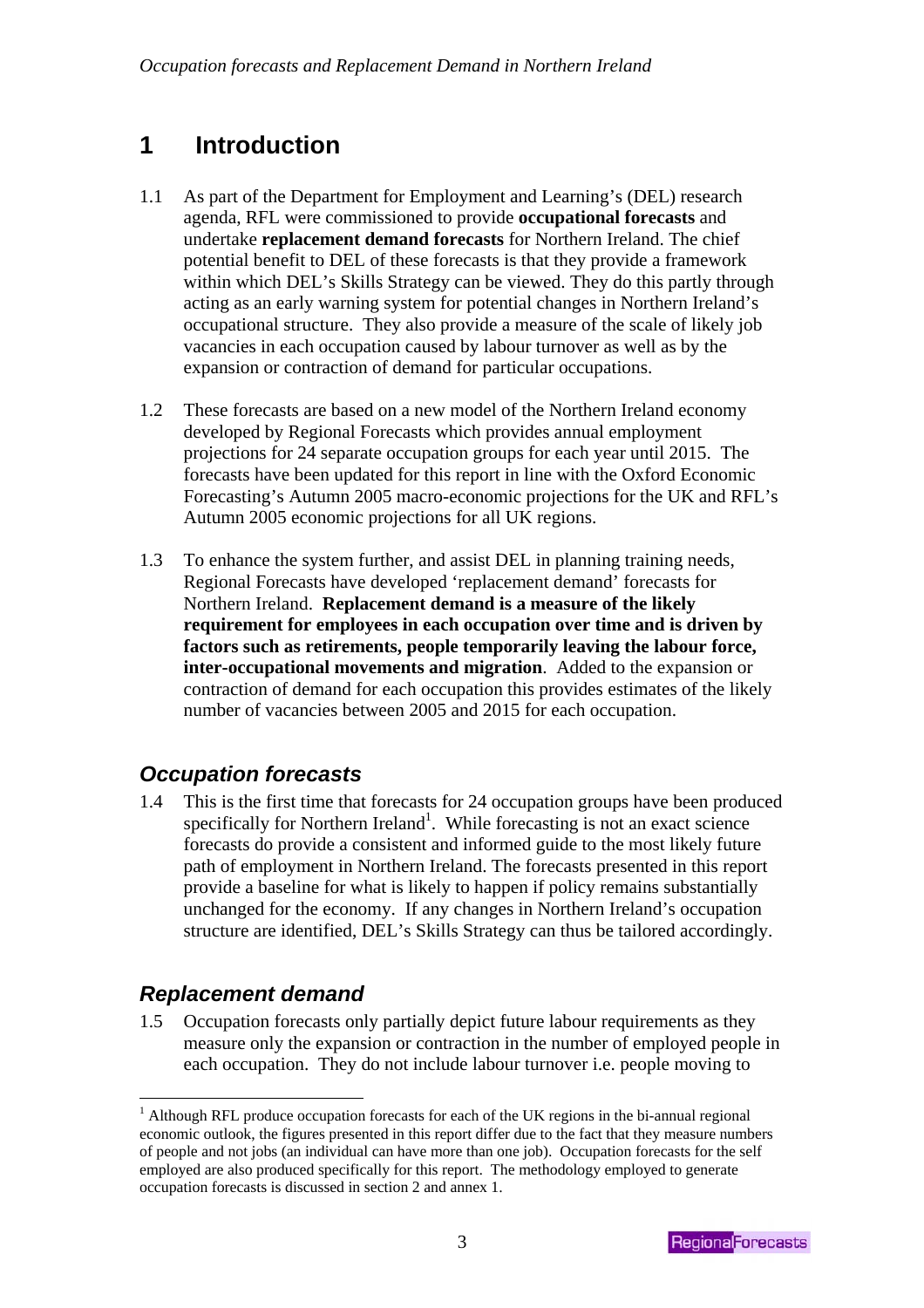<span id="page-7-0"></span>another occupation or into unemployment or inactivity. Nor do they include permanent losses to the labour force due to retirement or migration. Trends in total employment in an occupation are not thus a good guide to the number and nature of job openings created each year. Information on the likely future level of job turnover in each occupation provides a valuable addition to knowledge on likely trends in total numbers in each occupation. For those concerned with the design and delivery of skills policy, job turnover is as important as change in overall numbers.

- 1.6 Replacement demand is increasingly used in examining the scale of needs due to both expansion and turnover<sup>[2](#page-7-1)</sup>. The results of the analysis presented in chapter 3 show that vacancies created by people retiring, moving to another occupation, migrating or moving into unemployment or inactivity dwarf the vacancies created through an occupation's expansion. In fact, even in occupations where a decline is projected, replacement demand is usually larger than the decline.
- 1.7 A further useful addition to the replacement demand analysis is an analysis of qualification requirements. The replacement demand analysis is taken a step further through estimating the requirements for people at different skill levels. The benefit of this research to the Department is that it will provide an early indication of the future likely requirement for broad qualification levels within Northern Ireland and assist the Department in deciding the focus of future training policy.

### *Alternate futures – implications for replacement demand*

- 1.8 RFL do not produce margins of errors for forecast results as these would be difficult in a multi-tiered system. The hierarchy of models (presented in chapter 3) means that occupation forecasts in NI depend among other things upon UK forecasts for population (which in turn depends on migration and the labour market) and sectoral employment. A change in any of these variables will therefore cascade through our models to produce revised occupation forecasts. Our models are thus best viewed as the most likely path for the economy based on current evidence.
- 1.9 However, to establish some 'margins of change' the replacement demand results are reproduced in Chapter 5 of this report under two alternate futures. The 'high' scenario assumes that migration into Northern Ireland is considerably higher than has been the case historically while the 'low' scenario dampens the prospects for key export sectors and assumes weaker public sector employment prospects than our central forecasts.

 $\overline{a}$ 

<span id="page-7-1"></span><sup>2</sup> See Willems & De Grip (1993) *Forecasting replacement demand by occupation and education,* Shah & Burke (2001) *Occupational replacement demand in Australia* and the Institute for Employment Research bulletins 60 & 73 for further information on replacement demand.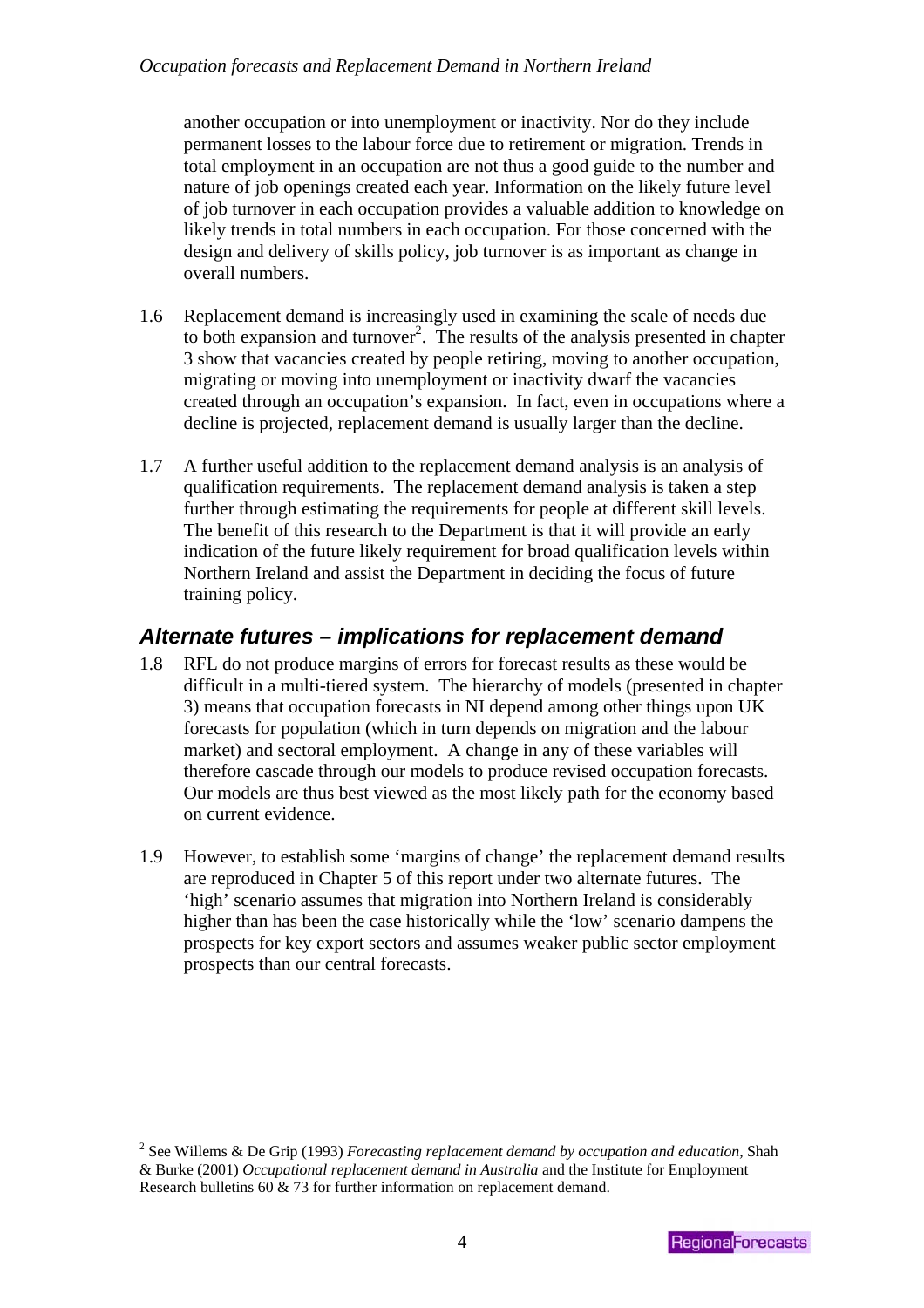# <span id="page-8-0"></span>*Filling vacancies*

- 1.10 Replacement demand analysis identifies the scale of vacancies likely to be created in an occupation but does not provide estimates of sources of labour for inflows into occupations. Chapter 4 of this report suggests that forecasting which group (migrants, students etc) fills the vacancies is a complex issue as the labour market categories would all need to be dynamically modelled. It is our view that modelling the supply of people to fill vacancies would be a valuable addition to the replacement demand analysis and would provide the Department with a more powerful tool in helping to targeting policy delivery.
- 1.11 This report produces estimates only of the demand for occupations and skills. Although we suggest how a supply side analysis might be developed, it is beyond the scope of this study to construct estimates of the sources of supply of labour to fill vacancies. However, RFL have been examining the options for development a model of education supply as part of a scoping paper commissioned under the EDF monitoring contract (to be delivered in February 2006). These options look at supply independently of demand and explore only total supply of skills in the population, not by occupation.
- 1.12 Development of a fully integrated demand and supply skills forecasting model would be the most helpful policy tool. This would however require both development time and considerable investment from the Department.

## *Structure of the report*

- 1.13 This report is structured as follows;
	- **Background**: this section provides some contextual information about the macro economic environment and population projections in Northern Ireland's
	- **Occupation forecasts:** this section briefly outlines the methodology used to produce occupation forecasts, assesses Northern Ireland's current occupation structure and presents the results of the forecasts.
	- **Replacement demand**: this section introduces replacement demand, defining key concepts and presenting the results of the analysis.
	- **Alternate futures implications for replacement demand:** this section presents replacement demand results for two 'alternate futures' – a 'high' growth scenario based on increased in-migration to Northern Ireland and a 'low' growth scenario which dampens the prospects for key export sectors and assumes weaker public sector employment prospects than in the base forecasts
	- **Filling vacancies towards a supply side**: this section discusses the potential of constructing a supply side model to assess where the vacancies identified in the replacement demand analysis could be filled from.
	- **Conclusion**: this section summarises the key issues arising from the research.
	- **Annex 1 Generating occupation data**: this section presents a detailed account of the methodology and data used to compile occupation data and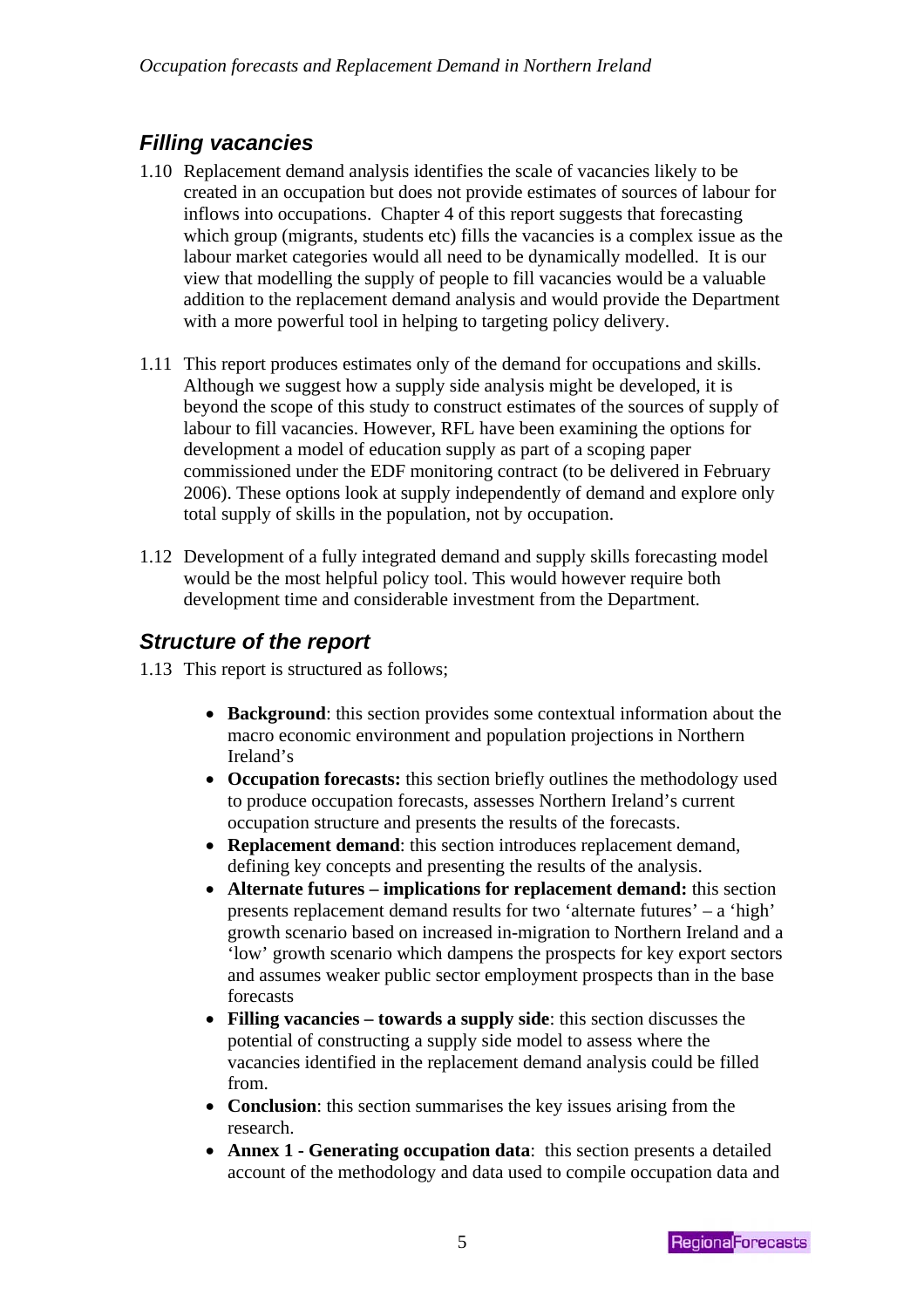details the conversion of the employee jobs data series into a measure of people in employment.

- **Annex 2 Northern Ireland's actual and standardised occupations 1981-2005:** this section presents time line plots of Northern Ireland's actual employment in each occupation compared with the employment in each occupation that would occur if Northern Ireland shared the same proportions of each occupation within sectors as the UK in each year.
- **Annex 3 Calculating replacement demand**: detailed information of the methodology and data sources used to produce the replacement demand analysis is presented in this annex.
- **Annex 4 Differences in NI and UK occupation leaving rates:** Analysis of the Northern Ireland and UK LFS showing significant differences in turnover for occupations.
- **Annex 5 Additional results**: This annex provides some additional tables referred to in the main body of the report.
- **Annex 6 Occupational classification used in this report This annex** provides details of the Standard Occupational Classification (SOC2000) used in this report. Examples of jobs within each occupation group are also provided.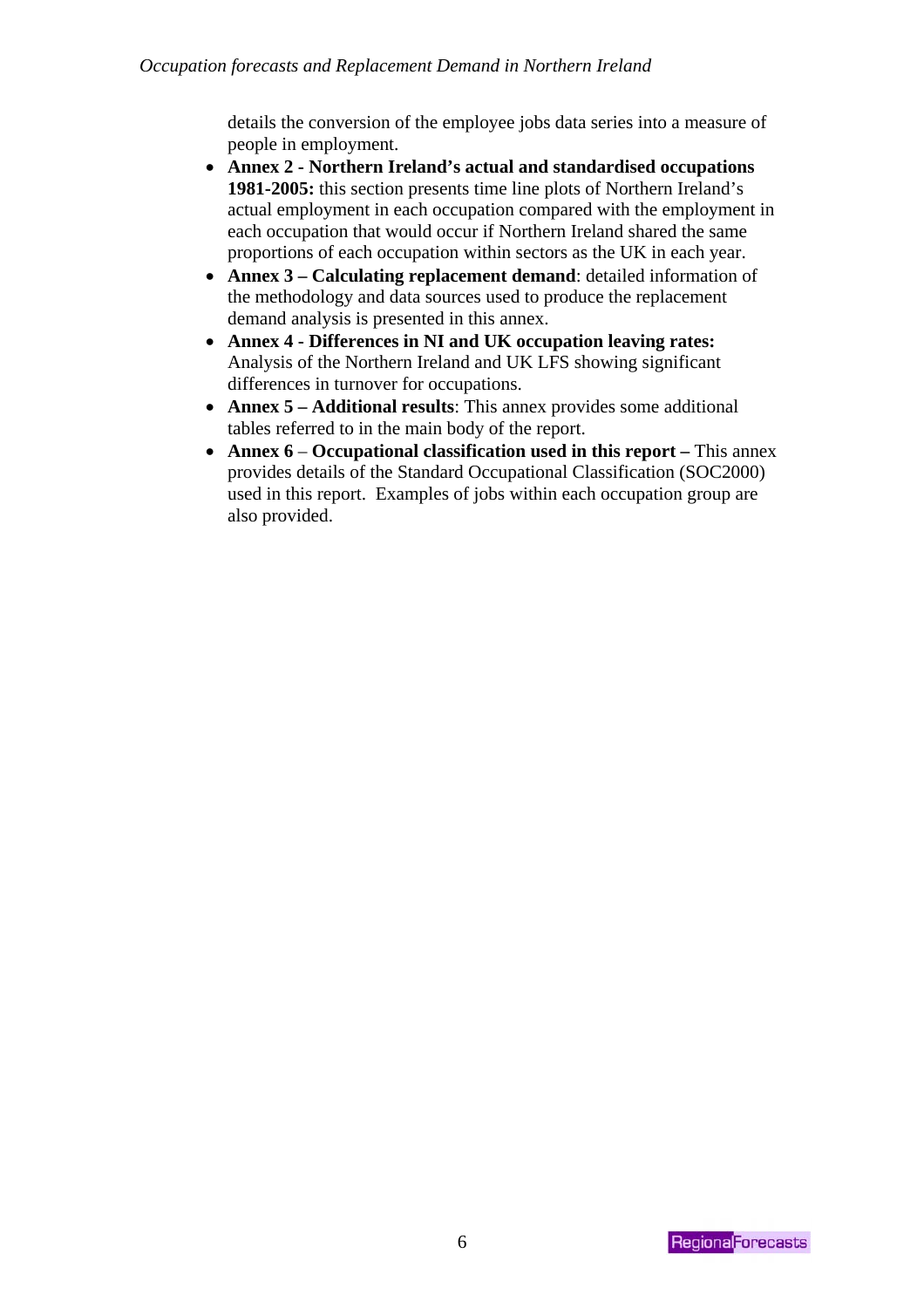# <span id="page-10-0"></span>**2 Background**

- 2.1 The current forecasts are from our Autumn 2005 forecast round. It should be noted that ongoing development work to improve the Northern Ireland Policy Simulation (NIPS) model, plus a scheduled update of our Global, UK and UK regional forecasts, will result in a revision to the projections in late spring 2006. The Department may thus wish to consider updating the replacement demand analysis at this time.
- 2.2 RFL do not produce margins of errors for forecast results as these would be difficult in a multi-tiered system. The hierarchy of models (presented in chapter 3) means that occupation forecasts in NI depend among other things upon UK forecasts for population (which in turn depends on migration and the labour market) and sectoral employment. A change in any of these variables will therefore cascade through our models to produce revised occupation forecasts. Our models are thus best viewed as the most likely path for the economy based on current evidence. However, to establish some 'margins of change' the replacement demand results are reproduced in Chapter 5 of this report under two alternate futures. The 'high' scenario assumes that migration into Northern Ireland is considerably higher than has been the case historically while the 'low' scenario dampens the prospects for key export sectors and assumes weaker public sector employment prospects than our central forecasts.

### *Macro environment*

2.3 The Northern Ireland economy has been characterised by strong labour market growth since the early 1990's but has made little progress on closing the wealth gap with the UK. The charts below show this. Employee growth has been much stronger in Northern Ireland than in the UK since the beginning of the 1990's but GVA per head remains around 80% of the UK level. We expect these trends to continue in future.



2.4 The strong growth in employment is partly due to 'catch-up' in retailing (as the multi national retails chains all expanded into Northern Ireland ) and business services (the well documented increases in call centre employment), and partly due to growth in public services, particularly health. The impressive headline employee growth does however mask the marked decline in manufacturing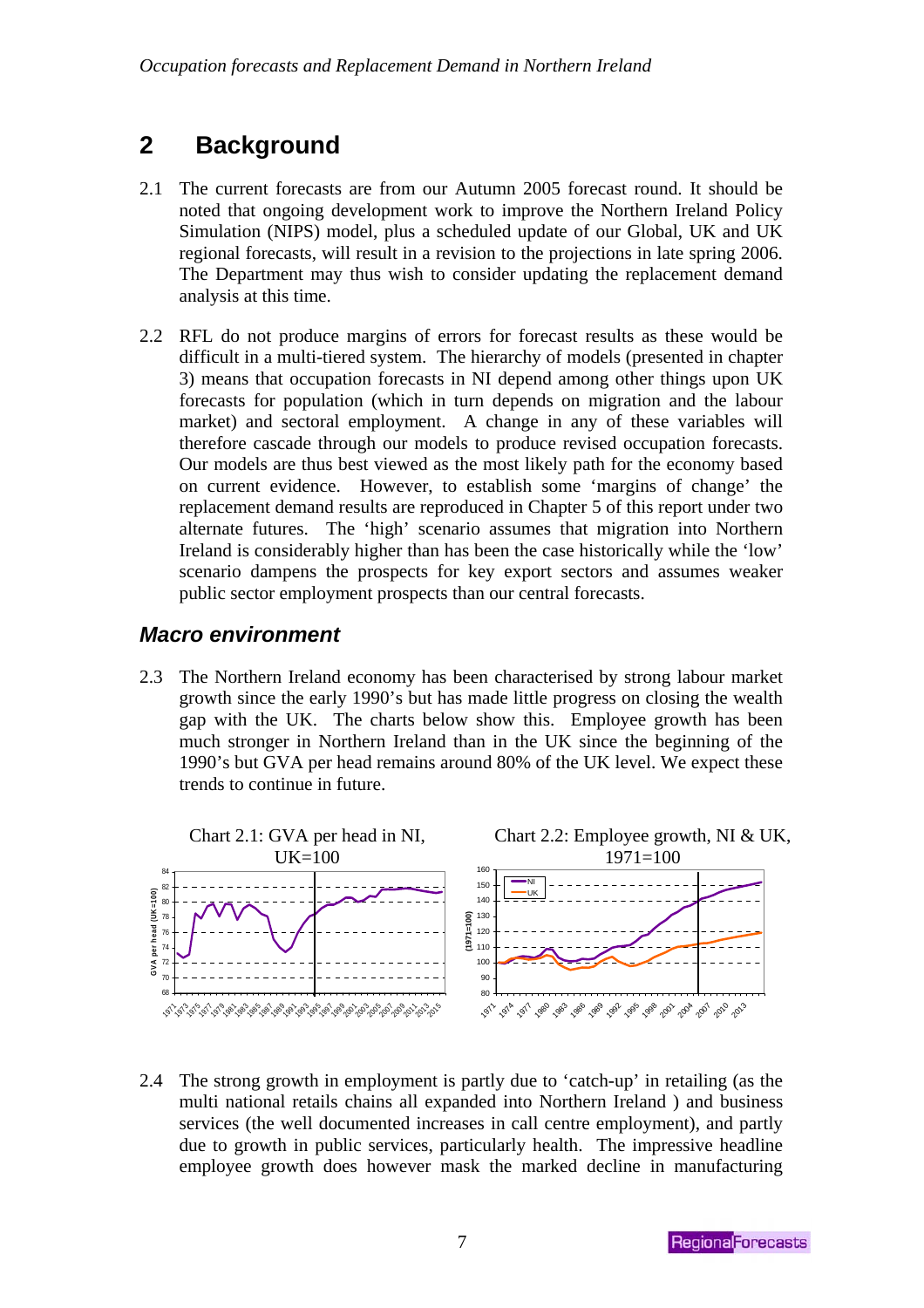<span id="page-11-0"></span>employment, although it should be noted that this decline was less severe in Northern Ireland than in the UK as a whole (table 2.1).

|                          | 1995-2005 average |                  |  |  |
|--------------------------|-------------------|------------------|--|--|
|                          | annual growth     |                  |  |  |
|                          | ΝI                | UK               |  |  |
| Agriculture              | $-1.6$            | $-2.1$           |  |  |
| Extraction               | 0.3               | $-0.9$           |  |  |
| Electricity              | $-5.6$            | $-3.5$           |  |  |
| Construction             | 4.6               | 3.3              |  |  |
| Manufacturing            | $-1.8$            | $-2.4$           |  |  |
| <b>Distribution</b>      | 3.1               | 1.3              |  |  |
| Hotels                   | 4.5               | 2.3              |  |  |
| Transport & Comms        | 2.7               | 1.4              |  |  |
| Financial intermediation | 2.4               | 0.6              |  |  |
| <b>Business services</b> | 7.4               | 3.2              |  |  |
| Public Admin             | 0.7               | 0.7              |  |  |
| Education                | 1.4               | 2.0              |  |  |
| Health                   | 1.9               | 1.7              |  |  |
| <b>Other Services</b>    | 1.5               | 2.6              |  |  |
| Total                    | 1.9               | $\overline{1.2}$ |  |  |

**Table 2.1: Average annual % growth in employees by sector, Northern Ireland and UK, 1995-2005** 

# *Population*

2.5 The shift away from manufacturing towards service sector employment has increased the importance of population forecasts as a driver of the economy in our model. RFL does not use official population projections. Instead we use an equation of migration responding to factors such as house prices, wages, labour market performance and UK migration. The chart below shows three net migration projections. The flat line shows NISRA's official net migration projections based on 2003 mid year population estimates. These were the published projections available for RFL's Autumn 2005 forecast round. RFL felt that these projections were conservative given the large in-flows of international migration since EU enlargement and thus forecast stronger net inward migration than the official estimates (the dark line on the chart). The most recent NISRA projections have taken account of the estimated large increases in international in-migration and currently estimate a net inflow of 4,000 people in 2005.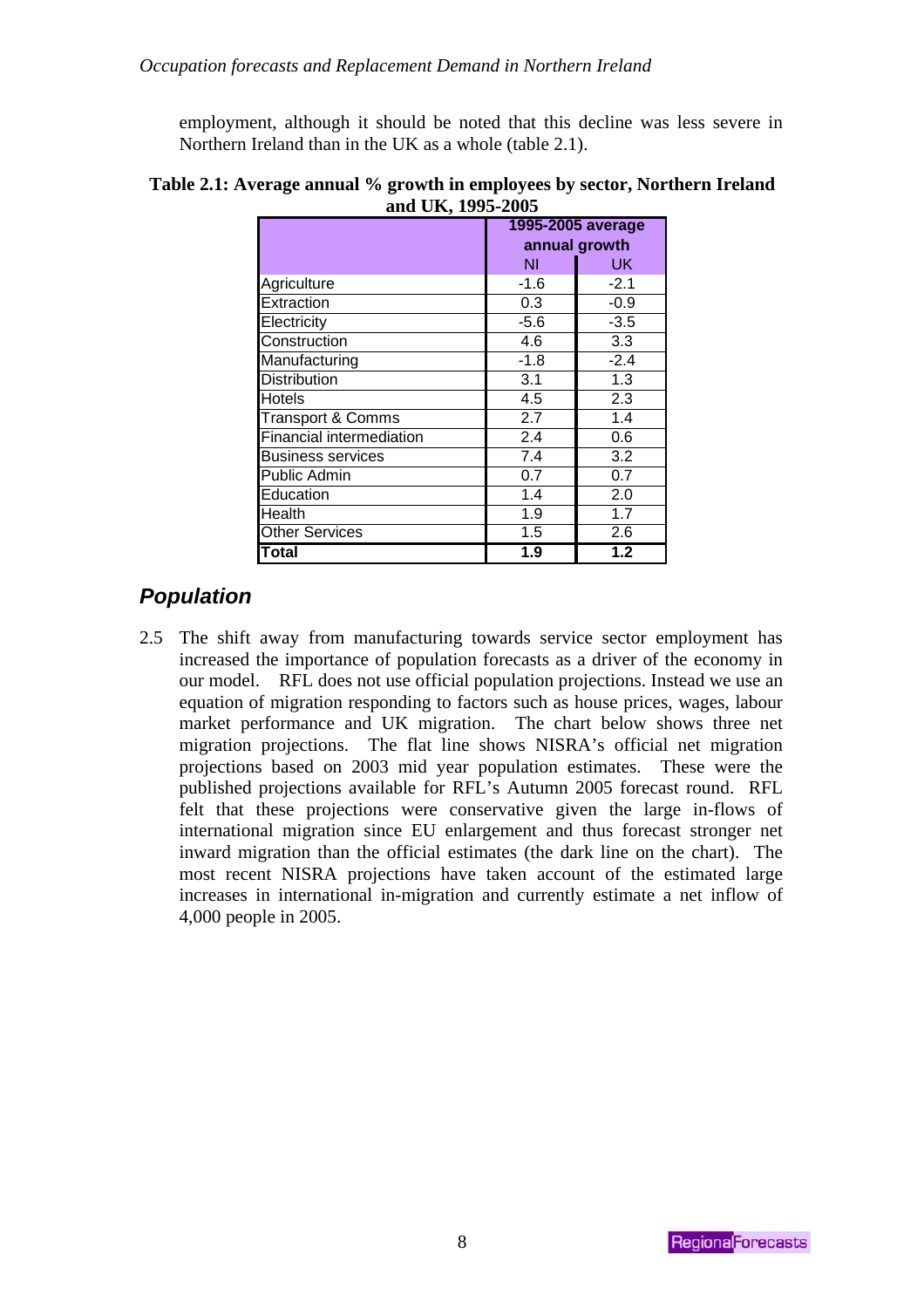

**Chart 2.3: Northern Ireland Net migration projections** 

Source: RFL, NISRA

- 2.6 Migration data provides a substantial source of variation in population projections given the large scale revision to the official projections. In addition, the age profile of migrants, whether or not recent in-migrants prove to be permanent settlers in NI, and the family size of migrants all greatly affect the population forecast and structure. Several other risks to current population projections also exist. For example;
	- Any increase in student provision could stem the flow of students leaving Northern Ireland to attend university, further altering the population structure
	- The long term path in international migration is hard to predict until now London has been the main entry point for in migrants who have then moved around the rest of the UK. The extent to which this pattern will continue is unknown.
- 2.7 Nevertheless, at present NI's age structure is more heavily skewed towards young people. This is shown in charts 2.4 and 2.5 below. More than half of Northern Ireland's population are aged less than 40. Compared to the UK, Northern Ireland's has proportionately more people the under 30 and less people in every age band above 30.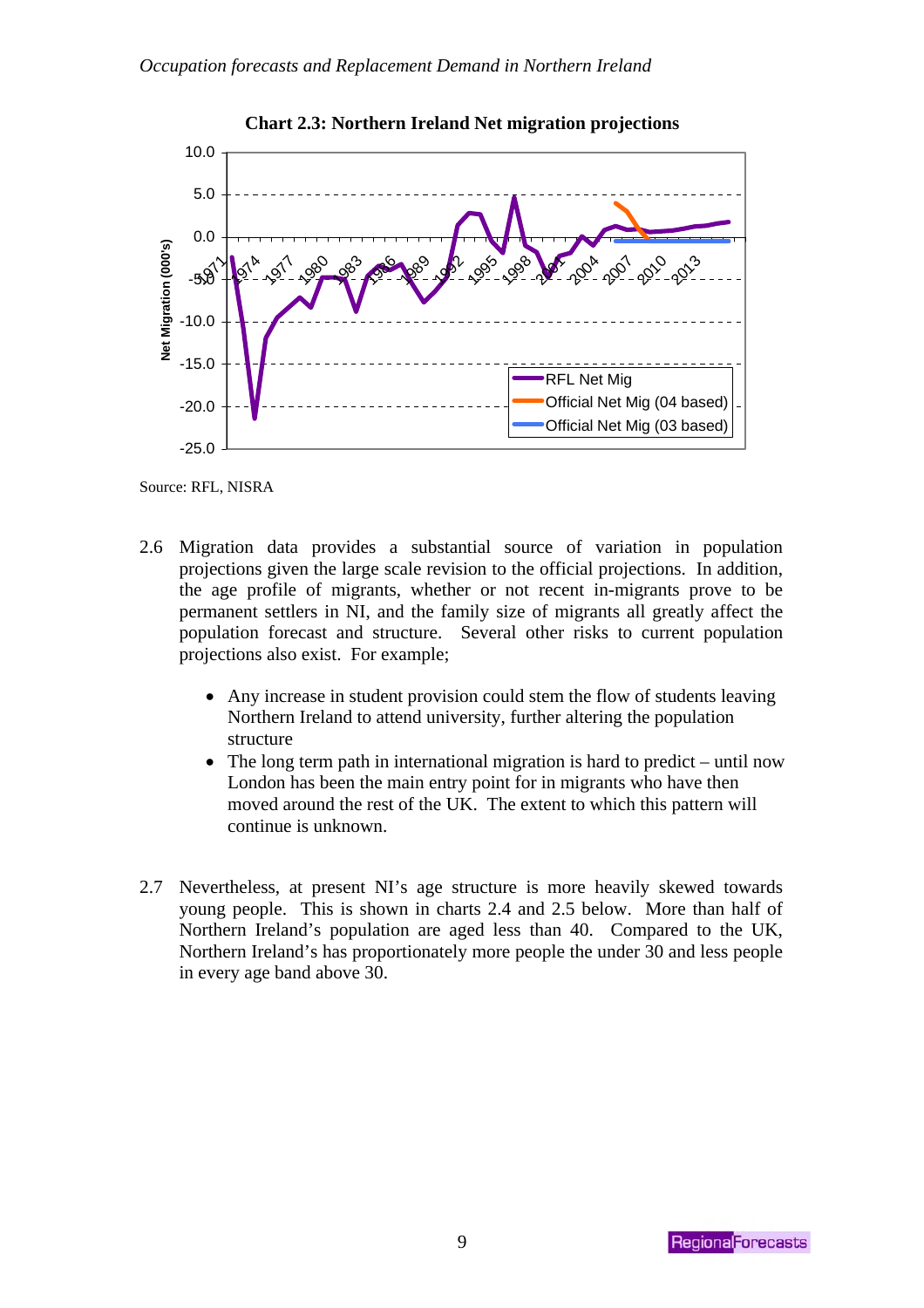

**Chart 2.4: Population structure in Northern Ireland 2004** 

Source: NISRA



**Chart 2.5: Differences between Northern Ireland and UK population structure** 

Source: NISRA, ONS

2.8 RFL produces forecasts for working age population and total population but does not currently produce population forecasts for different age bands. The chart below therefore uses NISRA's population projections by age band. These are likely to show a similar pattern to any age forecasts that we might produce ourselves, except that in our case net in-migration would be higher and hence the proportion of young adults would be slightly higher than in the NISRA projections. The declining proportion of young people is evident in the NISRA projections. By 2015, NISRA forecast that people under 15 will account for 18% of the population, down from 21% in 2005. The proportion of people over 45 will increase by 6%.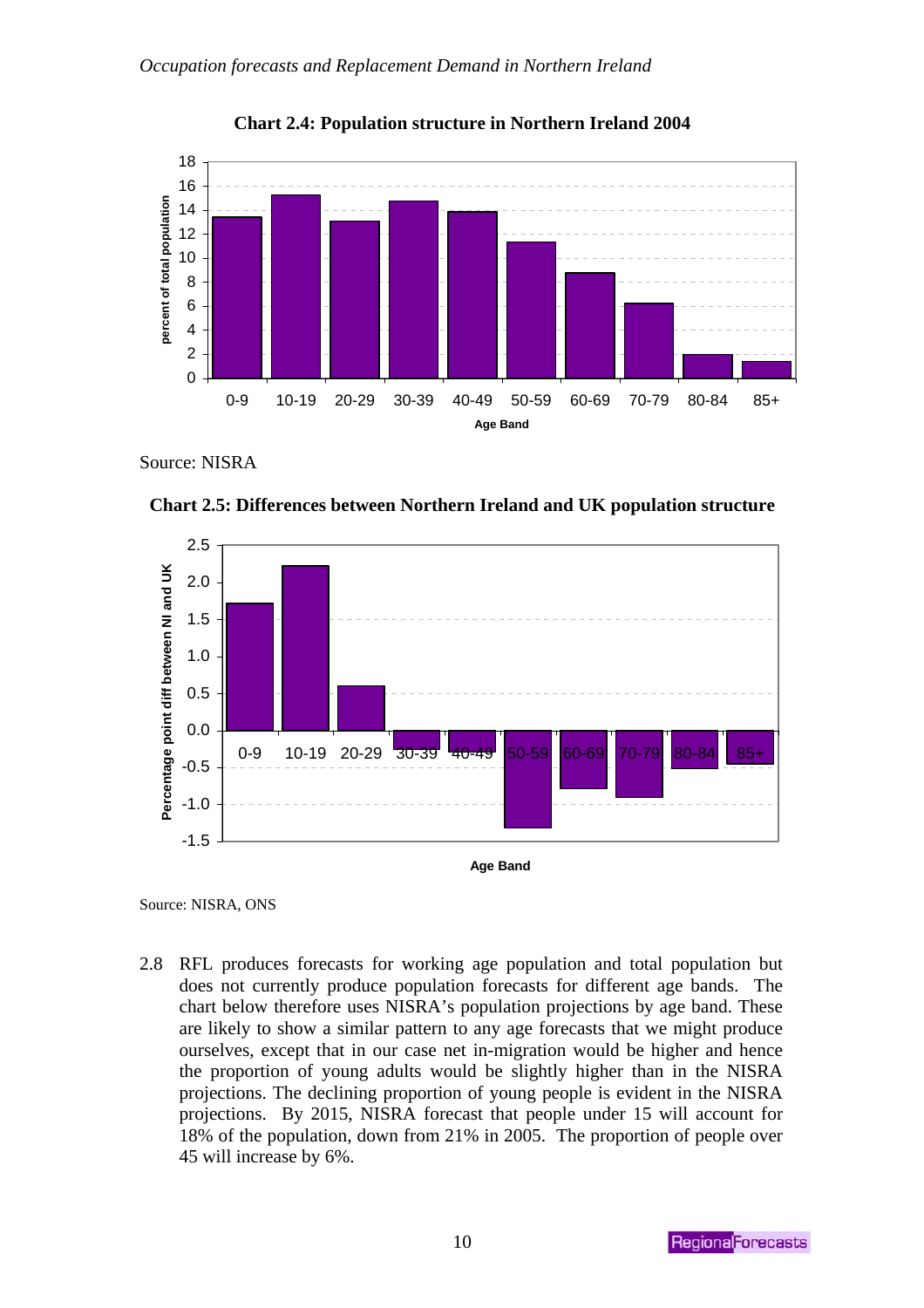<span id="page-14-0"></span>



Source: NISRA

### *Northern Ireland employment structure*

2.9 Chart 2.2 and table 2.1 showed Northern Ireland's impressive employment growth since the early 1990's. This section looks at the sectoral structure resulting from that growth. The chart below shows the difference between Northern Ireland's employment structure and the UK's. It is apparent that Northern Ireland remains more heavily dependent on the public sector and manufacturing than does the rest of the UK.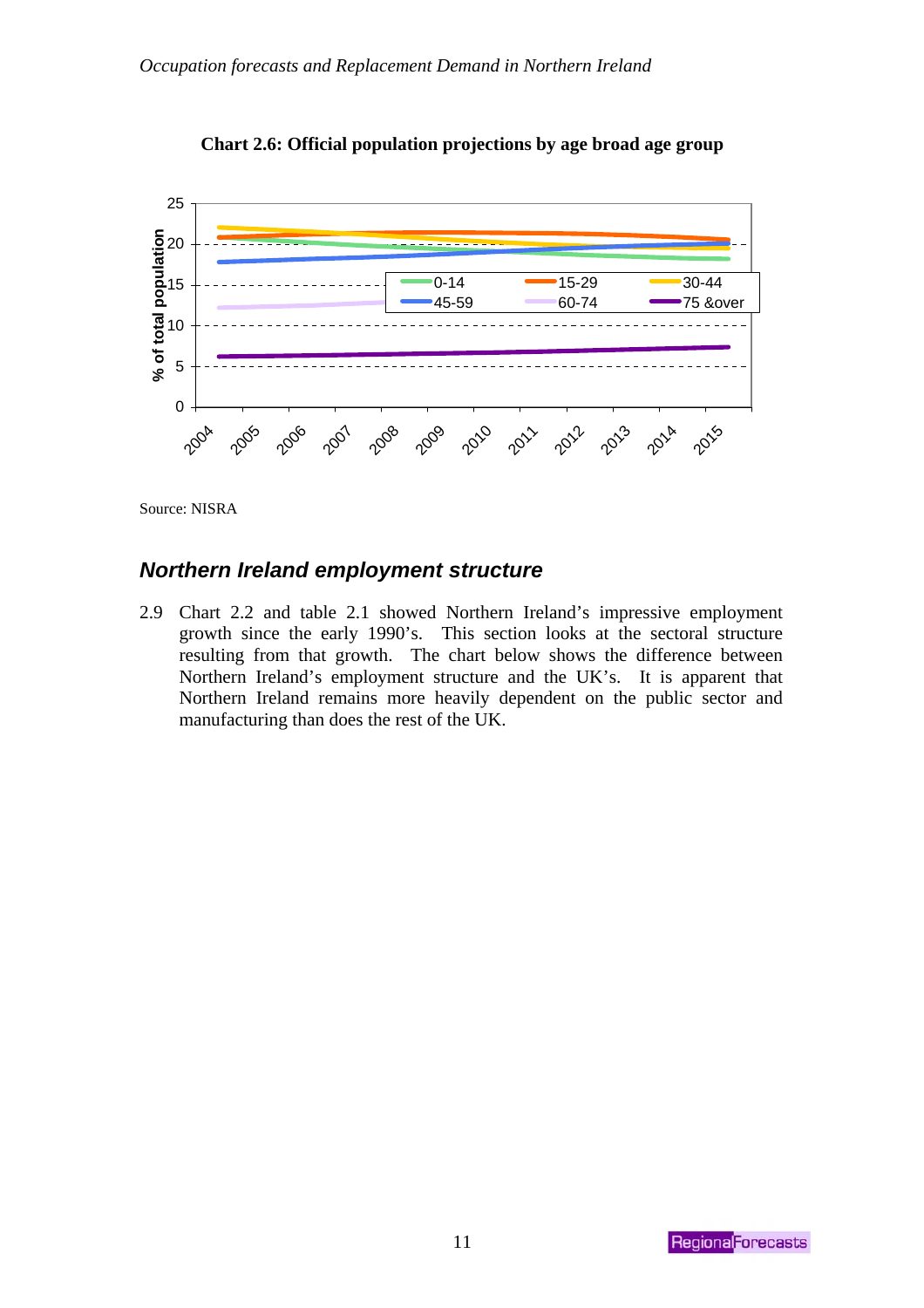

**Chart 2.7: Difference in employment structure (Northern Ireland – UK ) 2004** 

- 2.10 Although there is evidence of a shift from lower to higher value added private services, this is happening relatively slowly. Looking forward, the switch from manufacturing to private services employment is likely to continue although the slow down in consumer spending is likely to impact on the prospects for retail employment. In addition, there is little evidence to suggest that the public sector will decline in importance as a provider of employment.
- 2.11 The charts below present Northern Ireland employment<sup>3</sup> by occupation. As might be expected given the sectoral balance, North[ern](#page-15-0) Ireland has more employment in administrative and skilled trade occupations than the UK and fewer corporate managers.

<span id="page-15-0"></span> $\overline{a}$ 3 To allow comparison with the UK, charts 2.9 and 2.10 present *jobs* not *people* in employment. At DEL's request, the occupation forecasts and replacement demand analysis presented throughout this report measure people in employment.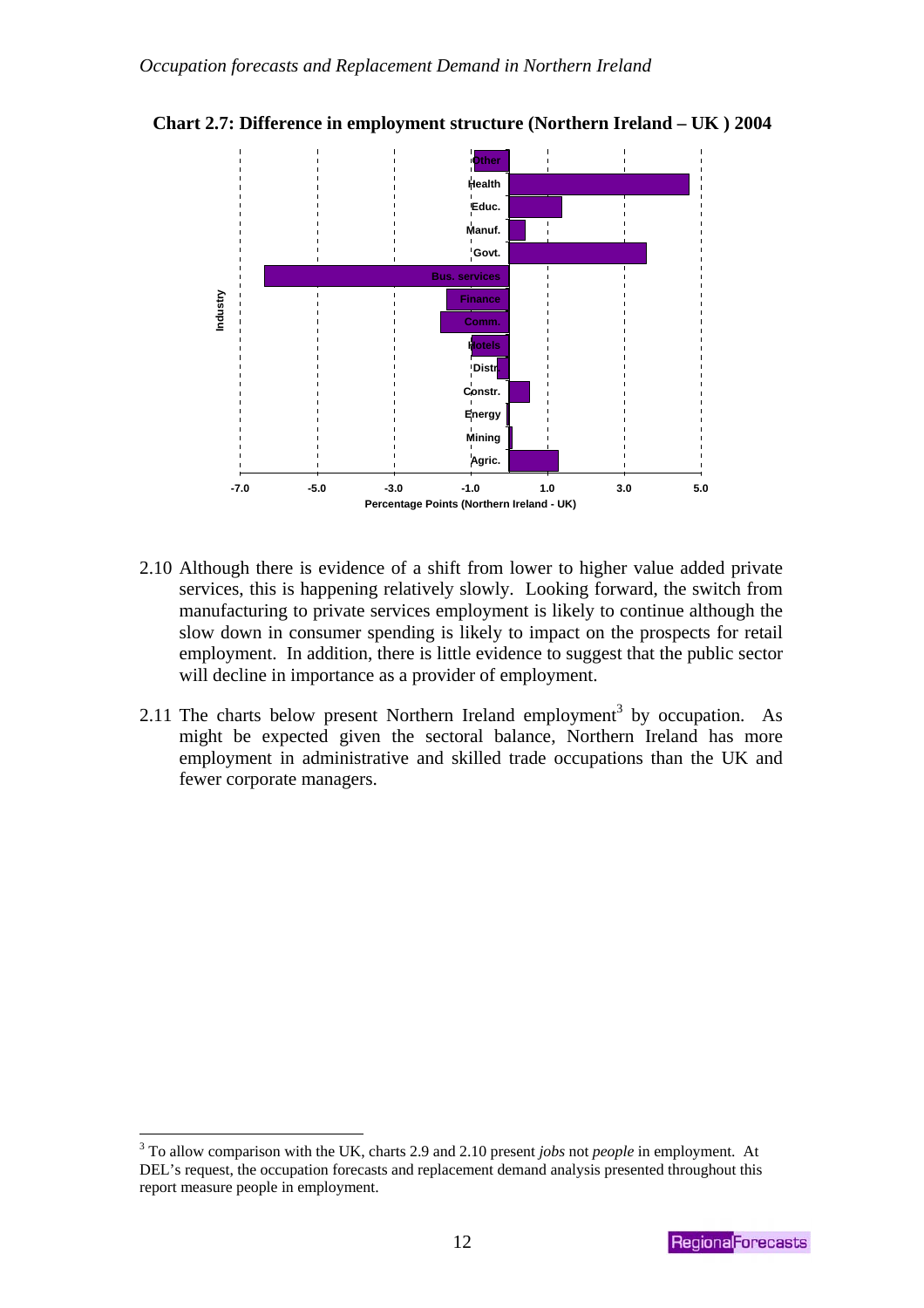

### **Chart 2.8: Northern Ireland's occupation structure, numbers employed, 2005**

**(000s)**





2.12 It was mentioned above that Northern Ireland's high proportion of employment in administrative and skilled trade occupations was unsurprising given the sectoral structure of the Northern Ireland economy. The chart below shows the percentage point difference in Northern Ireland's actual occupation structure and the standardised occupation structure.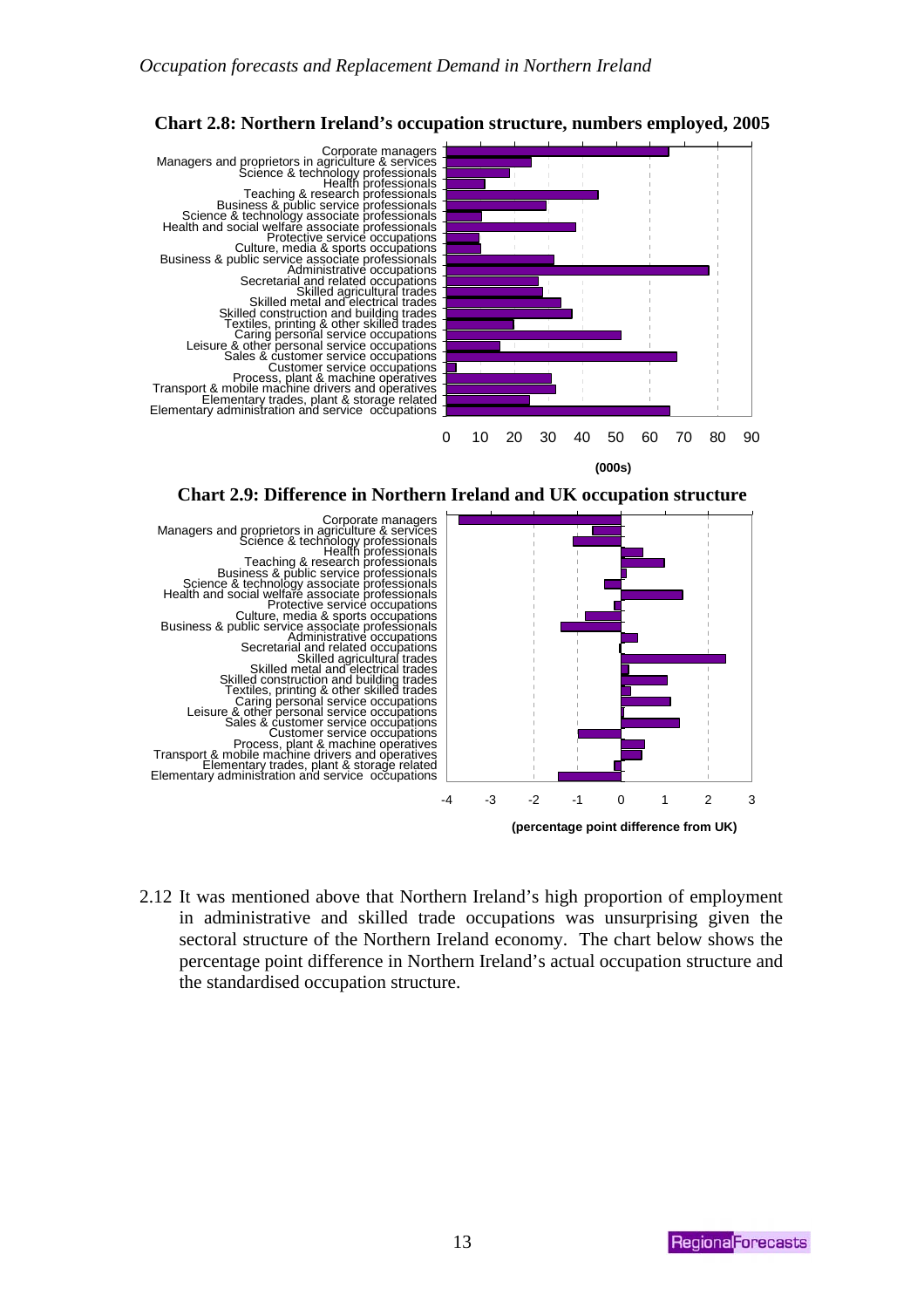### **Chart 2.10: Percentage point difference between Northern Ireland's actual and expected occupation structure, 2005**



- Chart 2.10 shows the difference between Northern Ireland and the UK occupation structure which is due to occupational differences within each sector rather than differences in sectoral structure. For example, the proportion of corporate managers in employment is 3 percentage points lower than it would be if Northern Ireland shared the same occupation structure within each sector as the UK.
- The impact of differences in the importance of each sector between NI and the UK average can be measured by comparing charts 2.9 and 2.10. For instance, in NI corporate managers comprise 3.7% less of employment than in the UK as a whole (chart 2.9). Chart 2.10 tells us that almost 3% of this is due to lower proportions of corporate managers within sectors. The difference between these two figures, i.e. 0.7%, is due to differences between NI and the UK in the importance of individual sectors. In this case, NI has less employment in sectors that tend to employ most corporate managers. Hence, most of NI's shortfall of corporate managers is due to NI firms employing fewer corporate managers than other UK firms in the same sectors.
- Other notable occupations with lower concentrations of employment include culture, media and sports occupations, business and public service associate professionals, customer service occupations and elementary occupations. In most of these cases it is a lack of the occupations within sectors that causes NI's shortfall rather than a lack of sectors in which these occupations are well represented.
- There are several occupations in which Northern Ireland employment is more concentrated than the UK, such as skilled agricultural trades transport and mobile machine drivers and operatives and health associate professionals (e.g. nurses). Most of these differences are due to the larger size of the relevant sectors in NI.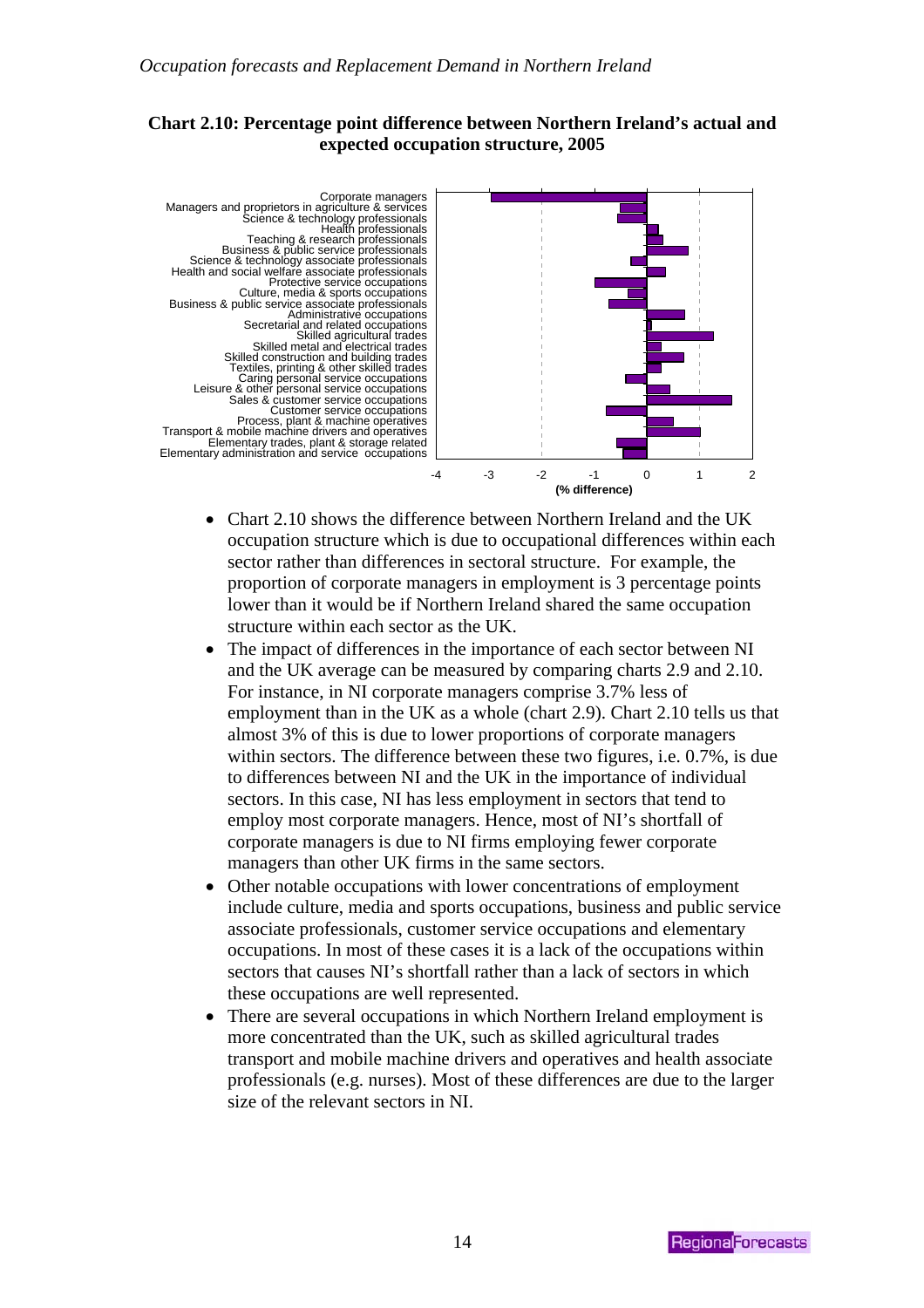### *Occupation forecasts and Replacement Demand in Northern Ireland*

2.13 It is within the context of the recent NI economic performance outlined in this chapter that the remainder of this report presents occupation forecasts and replacement demand analysis.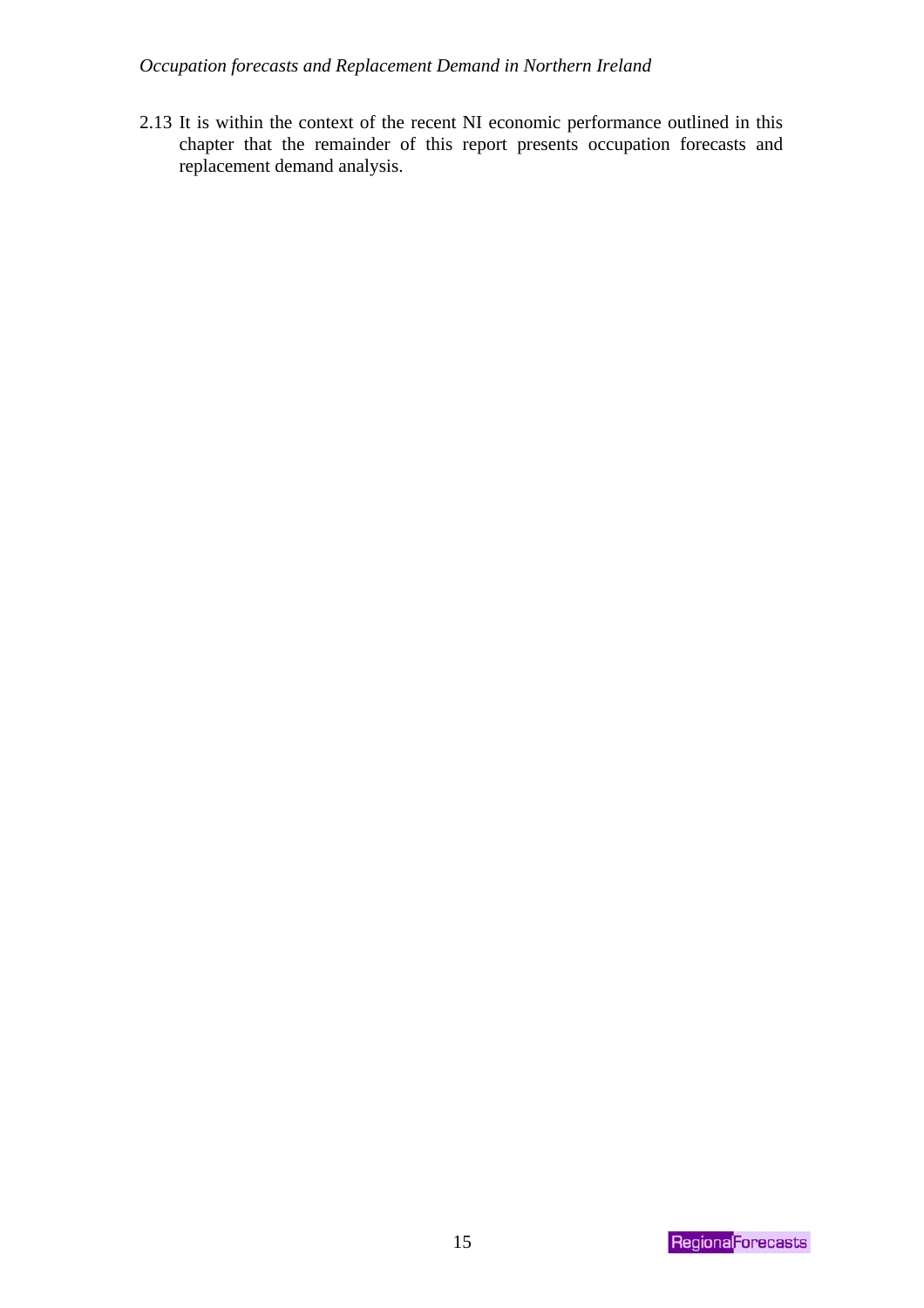# <span id="page-19-0"></span>**3 Occupation forecasts**

### *Context of the NIPS model*

3.1 The occupation forecasts have been developed within the existing Northern Ireland Policy Simulation (NIPS) model<sup>4</sup>, recently developed by RFL to provide monitoring and forecasting of the Econ[om](#page-19-1)ic Development Forum targets for the Northern Ireland economy. This model is itself nested in the bi-annual UK Multi-Regional -Model produced by RFL / Oxford Economic Forecasting (OEF) and consequently the hierarchy of macro forecasts produced by OEF. The broad structure of these model interactions is set out in the figure below:





3.2 This hierarchy provides a robust framework for the occupation forecasts produced in this report and ensures that they are consistent with, and responsive to, changes in OEF's macro and sectoral forecasts.

# *Methodology and data overview*

 $\overline{a}$ 

3.3 RFL's standard occupational forecasts, produced as an output of the regional forecast model are for total employment (employee jobs plus the self employed). As the employee data series measures jobs (of which people can have more than

<span id="page-19-1"></span><sup>&</sup>lt;sup>4</sup> The Leitch review of Skills presented UK occupation forecasts produced by Cambridge Econometrics. A comparison of these forecasts with RFL's UK forecast of employment in broad occupation groups is presented in annex 6.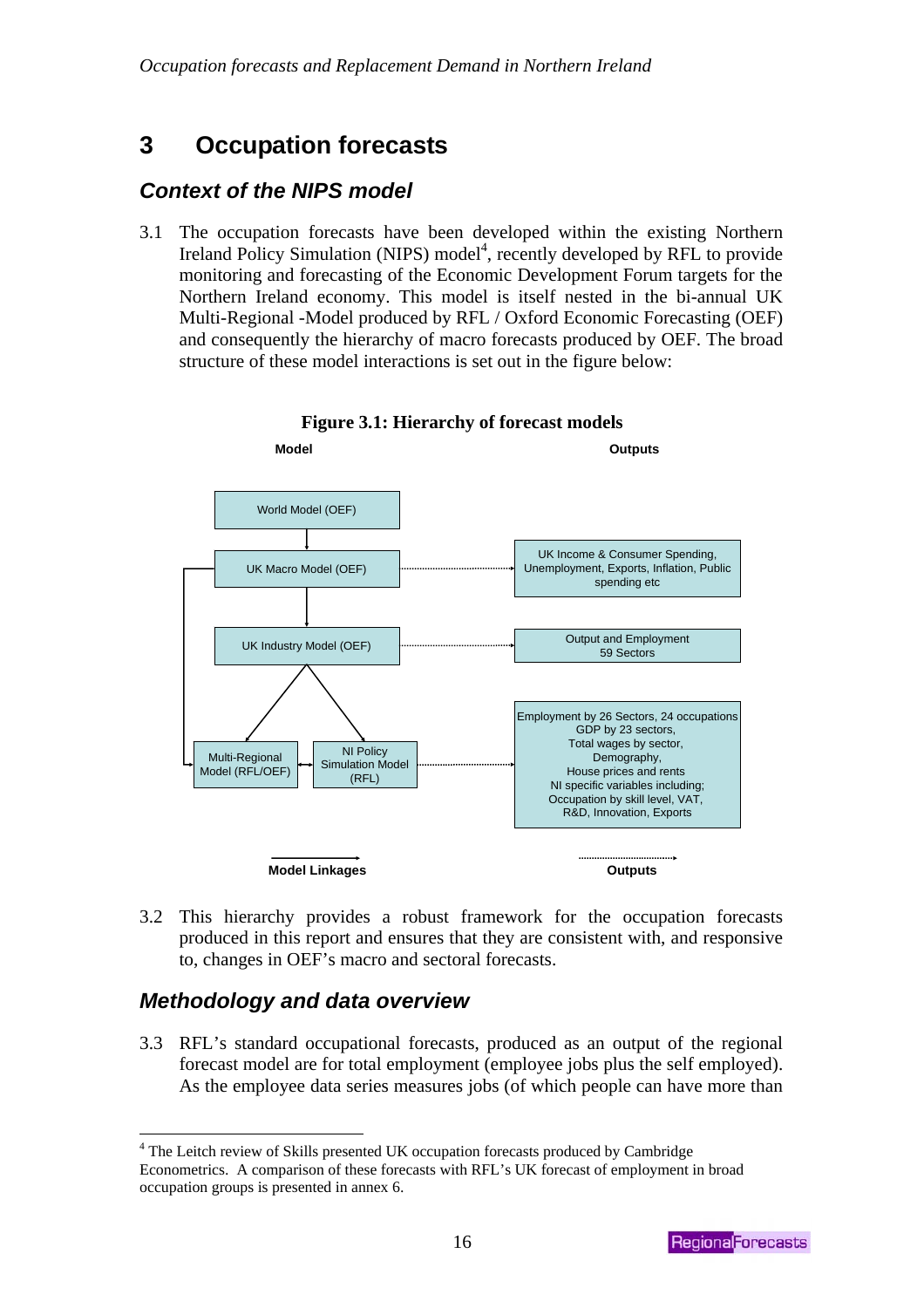<span id="page-20-0"></span>one) and self employment is a measure of people<sup>5</sup>, the forecasts for employment by occupation do not measure numbers of people [in](#page-20-1) each occupation. It is rather closer to a measure of the number of jobs in each occupation.

- 3.4 As part of this project, the model has been developed $<sup>6</sup>$  so that the employment</sup> forecasts are estimates of numbers of people employe[d a](#page-20-2)nd self employed rather than the number of jobs. One drawback of this approach is that Northern Ireland's employment by occupation will not be comparable to other regions as their occupation forecasts remain based on employee jobs.
- 3.5 In brief, the method used to convert employee jobs into numbers of people employed is to adjust the numbers of part-time employees by the fraction required to equate employment estimates for 2001 with number of employed people recorded in the 2001 Census.
- 3.6 There are two data sources to draw upon for occupation employment data the Census of Population and the Labour Force Survey. LFS data provides proportions of 25 occupations within 14 sectors for 2002 to 2005 (three year moving averages are used to smooth data volatility). Prior to 2002, Census information is used and inter census years are interpolated. We use University of Warwick Institute of Employment Research figures for 1971-91, and have constructed our data from census and LFS sources for 1991-2005.

### **Generating occupation forecasts**

 $\overline{a}$ 

- 3.7 The steps taken to generate occupation forecasts are summarised in figure 3.2 and explained in greater detail in annex 1. The key issue to note from this figure is that projections for occupation proportions within each sector in Northern Ireland are initially based on growth in the UK's proportions within each sector. To assess how representative this initial estimate is likely to be for Northern Ireland, actual occupation data for Northern Ireland is compared to 'standardised'<sup>7</sup> occupation estimates over the past based on UK occupation proportions [wit](#page-20-3)hin each sector. These comparisons are plotted in annex 2. Although the charts of NI's actual and standardised occupations in annex 2 contain some differences in the numbers within some occupations, we are most interested in the 'path' of each plot. If the actual and standardised occupations follow a similar path (rising and falling at similar times and by the same magnitude) then we feel it is sensible to apply UK growth rates to NI.
- 3.8 This analysis has two benefits. Firstly, it identifies the extent to which Northern Ireland's occupation employment is based on factors specific to Northern Ireland. Secondly, if the differences between actual and standardised occupation employment are shown to be large and diverging over time, then the Northern Ireland forecasts are adjusted to reflect this divergence in trend. The results of this analysis are summarised following a brief outline of Northern Ireland's current occupation structure.

<span id="page-20-1"></span> $^5$  A self employed jobs measure is available but it is not used in the regional forecast model.<br> $^6$  A detailed description of the data used and the model development work undertaken to see

<span id="page-20-2"></span> $6$  A detailed description of the data used and the model development work undertaken to generate employment by occupation is provided in annex 1.

<span id="page-20-3"></span> $\frac{7}{7}$  Standardised occupation data is calculated by applying UK occupation proportions by sector employment in each year to Northern Ireland's employment structure.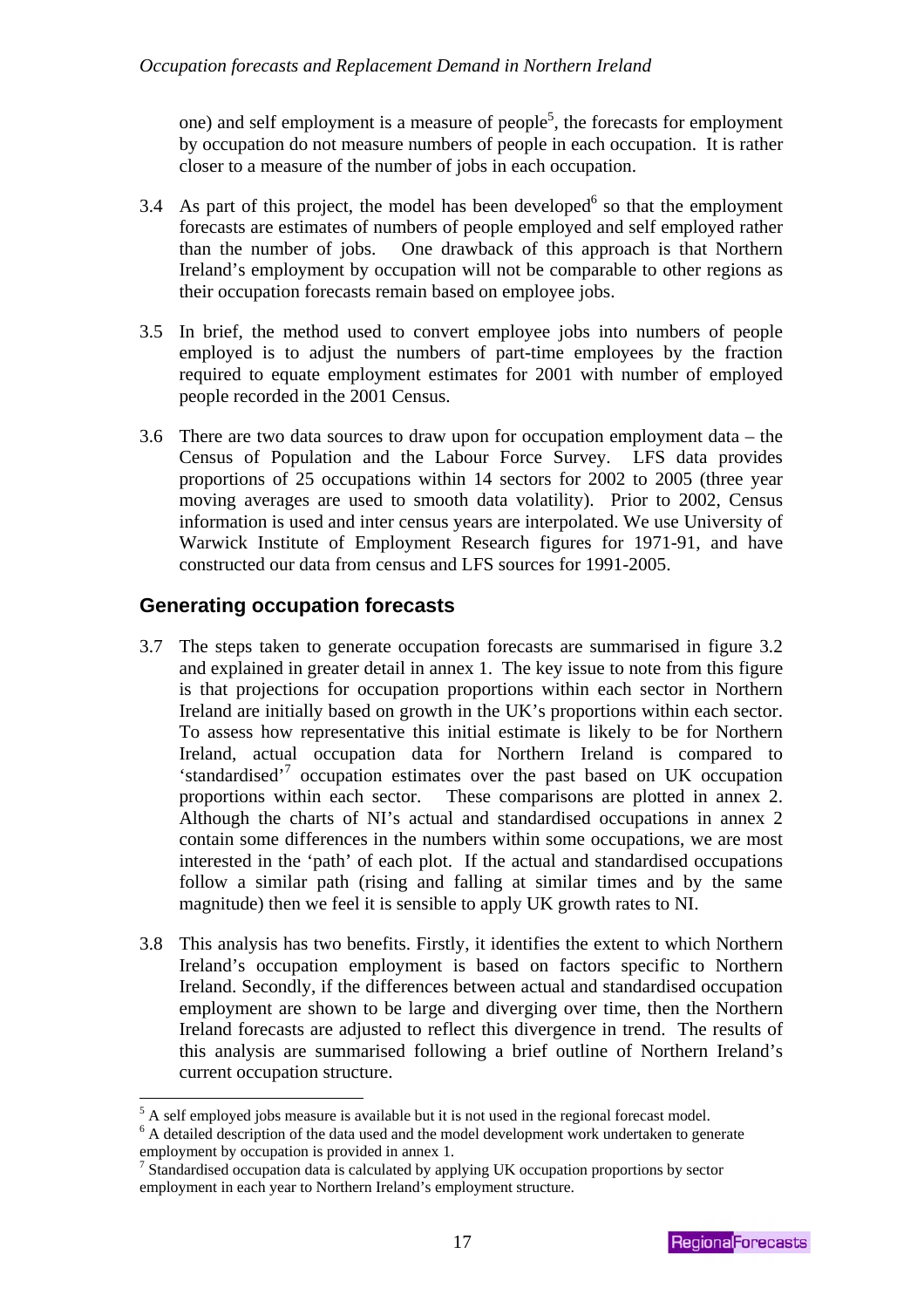<span id="page-21-0"></span>

#### **Figure 3.2: Forecasting occupations**

### *Current occupation structure*

3.9 Northern Ireland's broad (9 occupations) occupation structure is shown in chart 3.1<sup>8</sup>. The largest occupation group among employees is administrative and sec[re](#page-21-1)tarial occupations, reflecting Northern Ireland's reliance on public sector employment. The structure of self employed occupations is significantly different than that for employees with 40% of the self employed in skilled trades occupations. There is also a much higher proportion of managers (18%) amongst the self employed.

### **Chart 3.1: Broad occupation structure, employees and self employment (2005)**  Employees Self employed



3.10 Northern Ireland's reliance on public sector employment becomes even more apparent when the occupation structure is disaggregated into 25 occupation groups (charts 3.2 and 3.3), with administrative occupations, teaching occupations and elementary administration services contributing to roughly one quarter of the employee total. Again, the differences in the self employment

 $\overline{a}$ 

<span id="page-21-1"></span><sup>&</sup>lt;sup>8</sup> Data in this report measure numbers of people in employment, not employee jobs.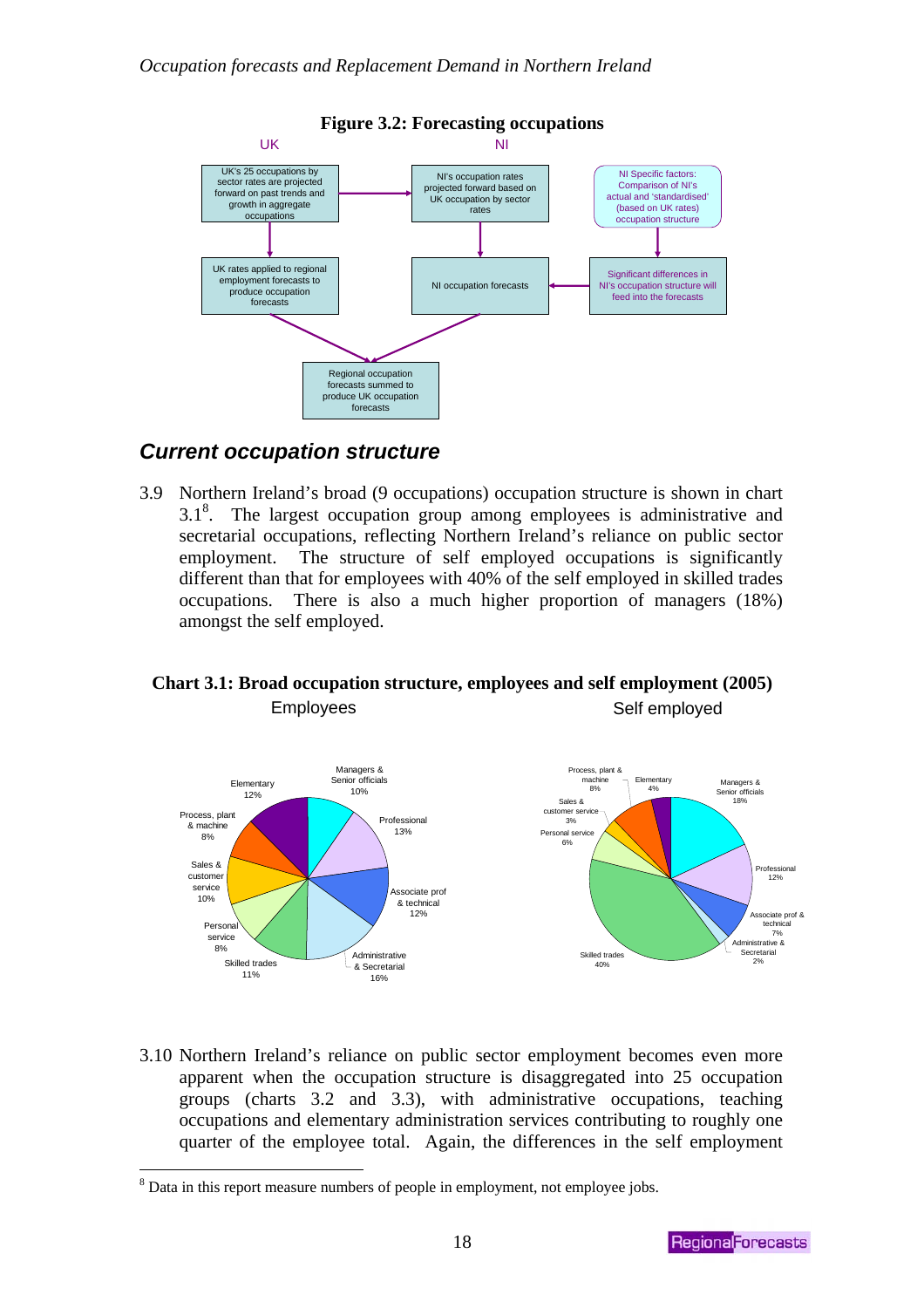<span id="page-22-0"></span>structure are evident with large proportions of the self employed in agricultural and construction activities.



#### **Chart 3.2: Detailed occupation structure, employees (2005)**





### *Actual and standardised occupations*

3.11 In this section we examine how Northern Ireland's occupational structure differs from that of the UK as a whole. This is done through measuring the gap between numbers in each Northern Ireland occupation and the numbers that would occur if Northern Ireland had the same occupation structure within sectors as the UK as a whole. We are thus using the observed mix of sectors in Northern Ireland and asking how the numbers in each Northern Ireland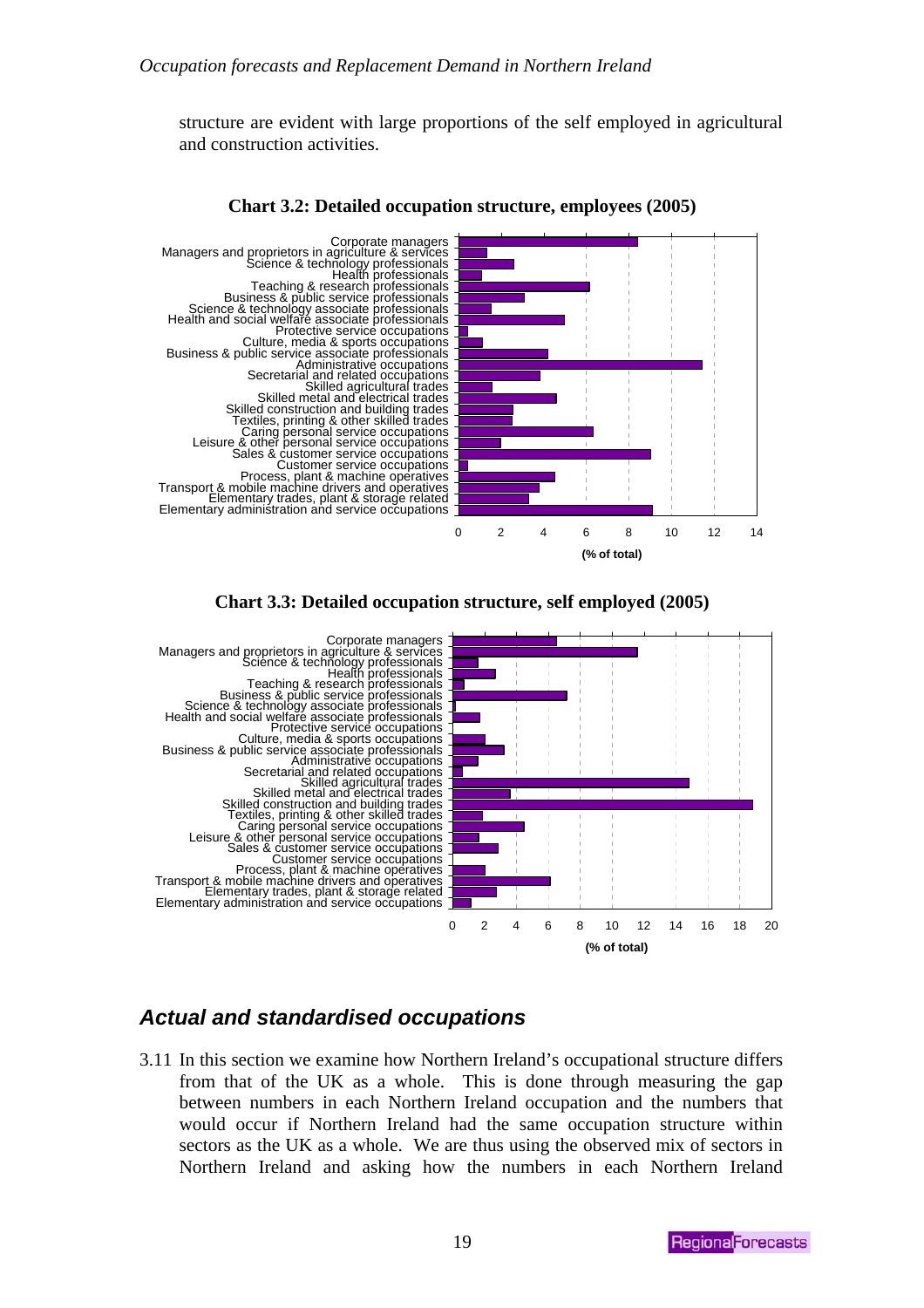occupation differs from that which would occur in each sector if Northern Ireland had the UK occupational proportions.

3.12 This analysis was discussed in chapter 2 but it is worth reintroducing it here as it is useful in assessing how realistic it is to use trends in UK occupation proportions to drive the forecasts of employment in occupations for Northern Ireland. The results are presented in chart 3.4 and 3.5. Time line plots of all Northern Ireland's actual and standardised occupations are presented in annex 2.

### **Chart 3.4: Percentage difference between actual and standardised occupations, total employed (2005)**



- Corporate management is the most under represented occupation Northern Ireland (aside from protective service occupations and customer service occupations for which there are LFS data concerns, discussed below)
- The corporate managers occupation is almost 30% smaller than it would be if each Northern Ireland sector followed the UK occupation structure.
- Over the last decade, corporate managers have displayed strong growth in Northern Ireland. However, this growth is around 8,000 less than if Northern Ireland shared the UK's occupation proportions within each sector (chart 3.5).
- Other notable areas of under-representation include culture, media and sports occupations, business and public service associate professionals, customer service occupations and elementary occupations.
- There are several occupations in which Northern Ireland has a greater concentration than the UK, reflecting Northern Ireland's high relative concentrations of employment in the public sector, manufacturing and agriculture.
- For example, skilled agricultural trades is over represented by 50%, while transport and mobile machine drivers and operatives and business and public service professionals are over represented by more than 20% each.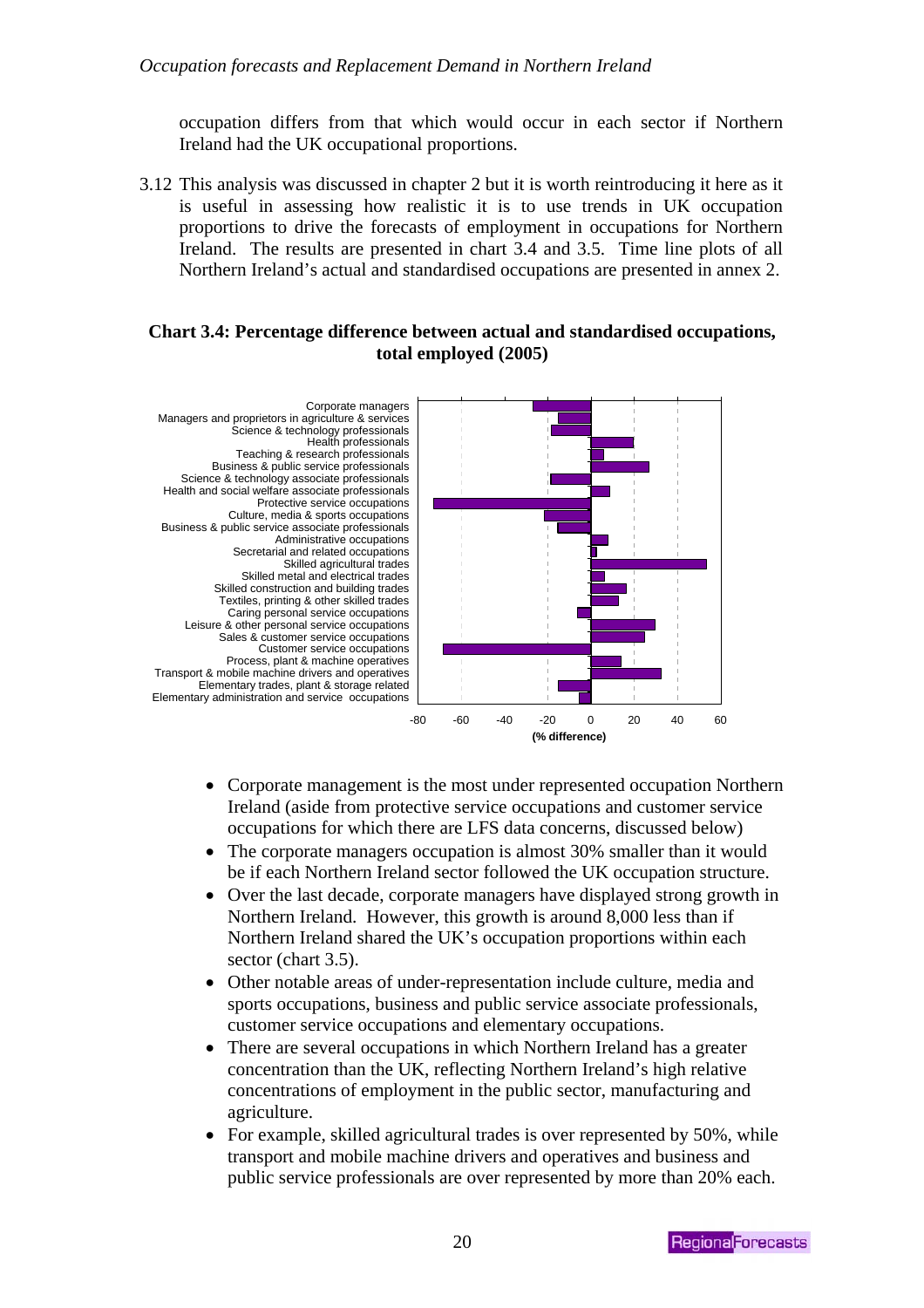### <span id="page-24-0"></span>**Chart 3.5: Difference between changes in actual and standardised occupations, total employed (1995 - 2005)**



- 3.13 The conclusion from this analysis is that applying the annual growth in UK occupation by sector rates is a sensible approach, as in most cases the observed differentials appear stable with little evidence of diverging trends (annex 2). This is not true however of protective and customer service occupations. The former includes the police and army, and the reform of the police in Northern Ireland and cutbacks in the army have caused declining numbers in Northern Ireland. This is not the whole story. The measured decline in annex 2 is too large to be plausible in the period since 2001. This is the period for which we use LFS data and the likelihood is that security staff in Northern Ireland deliberately mis-represent their true occupation. The corollary of this is that other occupations may be over-reported.
- 3.14 Northern Ireland's lagging performance in customer service occupations is less easy to understand. This occupation includes call centres, in which Northern Ireland was under-represented until the paramilitary cease fires in 1997. The collapse in numbers since 2003 is not plausible and again may reflect misreporting of customer services as sales occupations. It is not apparent that the decline in either of these occupations represents a changing trend, rather a blip in the data. RFL will continue to monitor these occupations as new data becomes available.

### *Recent occupation changes*

3.15 Northern Ireland's impressive job creation record is well documented, with record employee levels following 19 years of consecutive growth in employee jobs – the longest uninterrupted period of growth in the UK. The charts below focus on the last ten years and show that the majority of occupations have expanded, both in employee and self employment terms. The largest recorded expansion over the last ten years, was in sales occupations (21,000), closely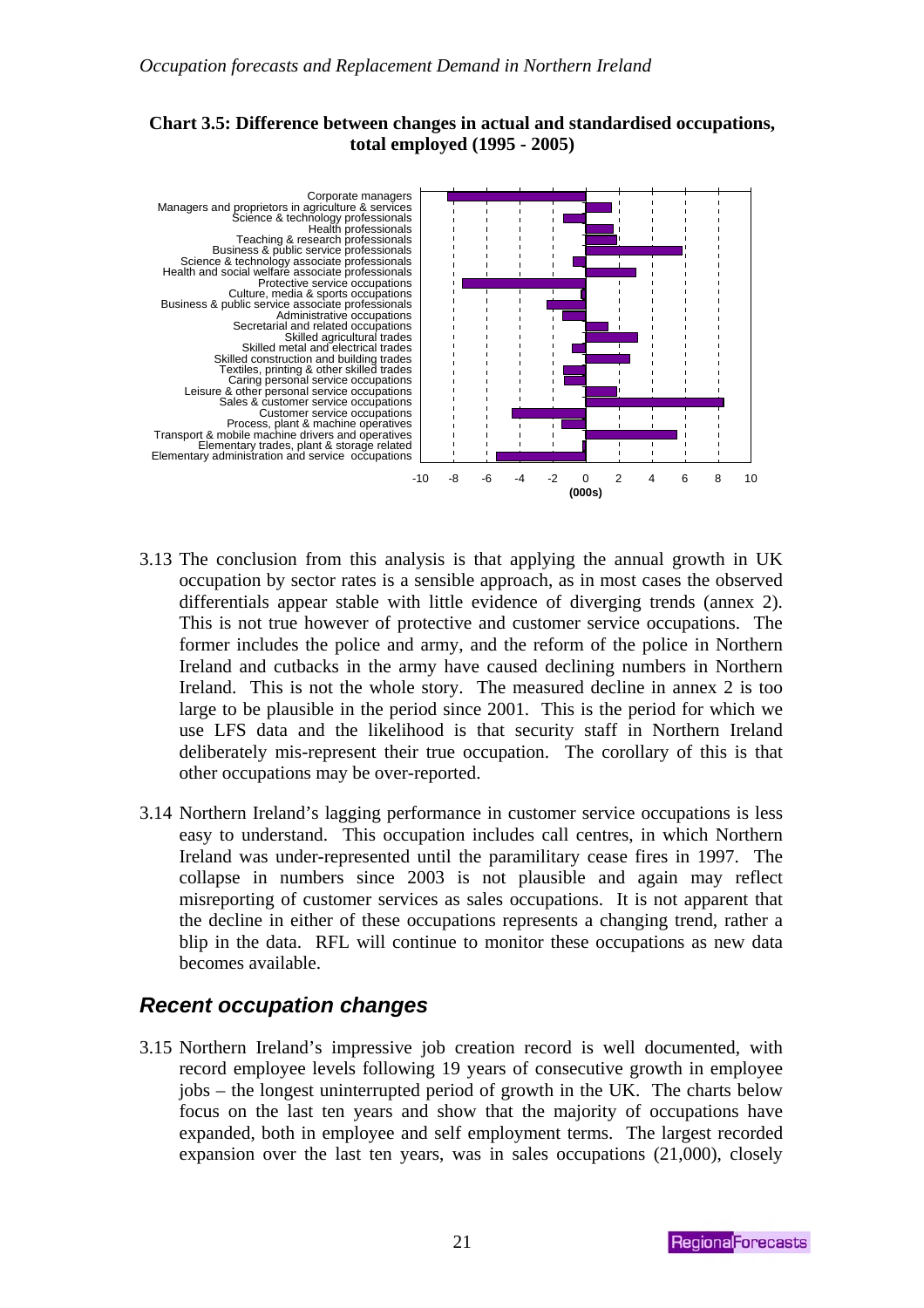followed by corporate managers (15,500) and caring personal service occupations (14,500).

3.16 Not all occupations experienced growth in the last decade. The most notable job losses came in process, plant and machine operatives which lost 11,000. These patterns of expansion and contraction reflect the well established decline in manufacturing and the rise of the service sectors as a source of employment.



**Chart 3.6: Change in employees 1995-2005** 

3.17 There were 10 occupations in self employment that experienced declines in the last decade compared to 7 in the employee analysis. The largest losses came in the skilled occupations such as skilled agricultural trades, skilled metal trades and textiles. On a more positive note there was enough expansion in other occupations to offset these losses. Skilled construction occupations increased by 4,300 people while business and public service professional occupations increased by 3,700.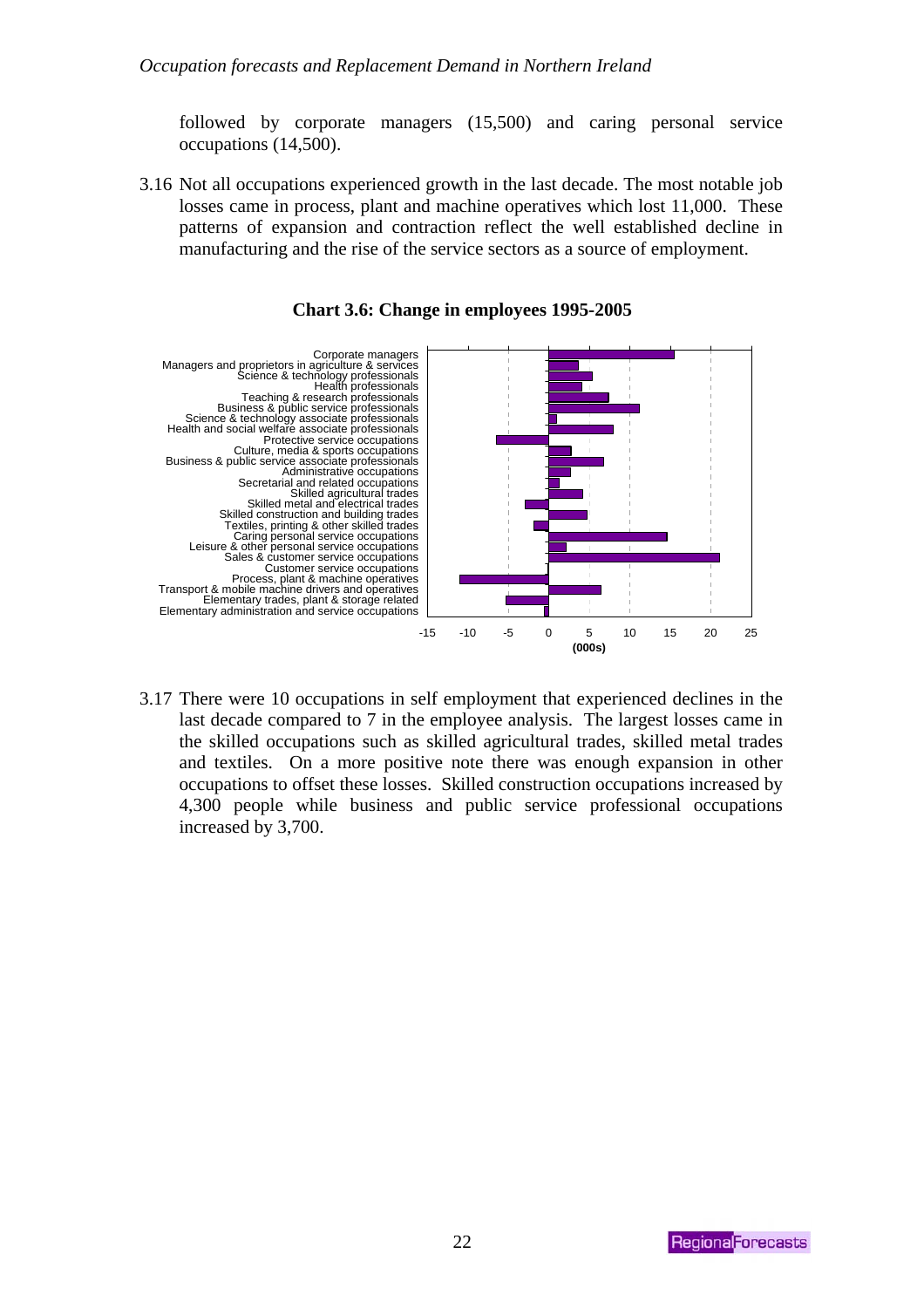

### **Chart 3.7: Change in self employment 1995-2005**

3.18 In percentage terms (table 3.1) total employment growth has averaged 1.5% per annum, chiefly driven by the expansion of employees, rather than the self employed. Business and public service professionals have experienced the fastest growth in total employment over the last decade (8.6% per annum). Caring and sales occupations have also enjoyed strong annual average growth since 1995. The largest decline has been in protective occupations, although almost all this decline occurred in 2001 and as mentioned, this is likely to reflect mis-recording of occupations as well as real declines.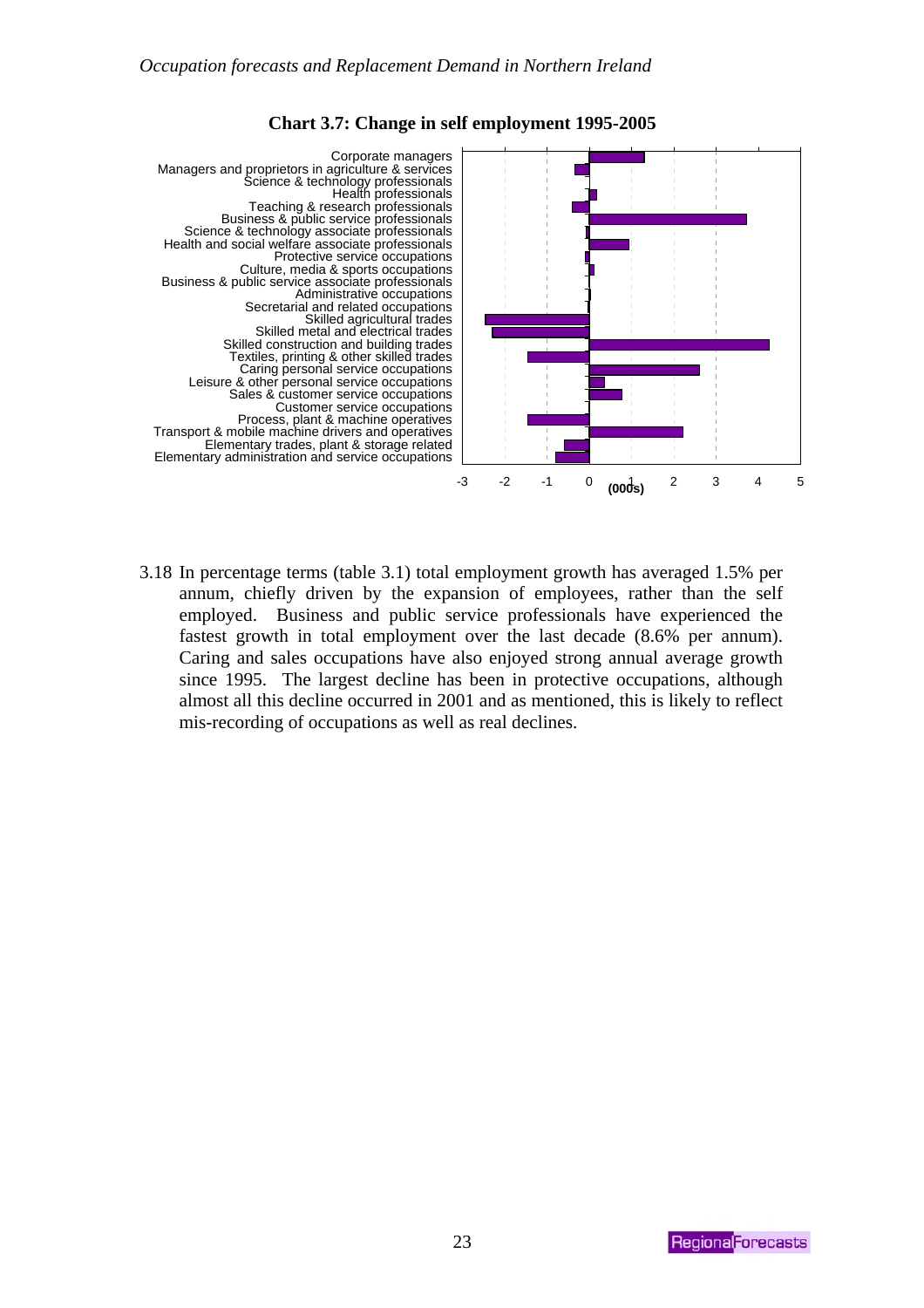|                                                        |                  |                      | Total             |  |
|--------------------------------------------------------|------------------|----------------------|-------------------|--|
|                                                        | <b>Employees</b> | <b>Self Employed</b> | <b>Employment</b> |  |
| Corporate managers                                     | $\overline{3.7}$ | 2.0                  | $\overline{3.5}$  |  |
| Managers and proprietors in agriculture & services     | 6.3              | $-0.3$               | 1.8               |  |
| Science & technology professionals                     | 4.2              | 0.0                  | 3.7               |  |
| Health professionals                                   | 10.6             | 0.6                  | 6.3               |  |
| Teaching & research professionals                      | 2.2              | $-4.1$               | 2.1               |  |
| Business & public service professionals                | 9.6              | 6.6                  | 8.6               |  |
| Science & technology associate professionals           | 1.1              | $-3.0$               | 1.0               |  |
| Health and social welfare associate professionals      | 3.1              | 7.0                  | 3.3               |  |
| Protective service occupations                         | $-11.7$          | 0.0                  | $-11.8$           |  |
| Culture, media & sports occupations                    | 5.3              | 0.5                  | 3.9               |  |
| Business & public service associate professionals      | 3.2              | 0.0                  | 2.7               |  |
| Administrative occupations                             | 0.4              | 0.1                  | 0.4               |  |
| Secretarial and related occupations                    | 0.6              | $-0.4$               | 0.6               |  |
| Skilled agricultural trades                            | 5.9              | $-1.4$               | 0.7               |  |
| Skilled metal and electrical trades                    | $-1.0$           | $-4.4$               | $-1.5$            |  |
| Skilled construction and building trades               | 3.7              | 2.3                  | 2.9               |  |
| Textiles, printing & other skilled trades              | $-1.2$           | $-5.1$               | $-1.7$            |  |
| Caring personal service occupations                    | 4.9              | 7.8                  | 5.2               |  |
| Leisure & other personal service occupations           | 2.1              | 2.2                  | 2.1               |  |
| Sales & customer service occupations                   | 5.0              | 2.8                  | 4.9               |  |
| Customer service occupations                           | $-0.3$           | $-16.4$              | $-0.4$            |  |
| Process, plant & machine operatives                    | $-3.3$           | $-4.8$               | $-3.4$            |  |
| Transport & mobile machine drivers and operatives      | 3.4              | 4.1                  | 3.5               |  |
| Elementary trades, plant & storage related occupations | $-2.3$           | $-1.7$               | $-2.2$            |  |
| Elementary administration and service occupations      | $-0.1$           | $-4.7$               | $-0.2$            |  |
| Total                                                  | 1.7              | 0.6                  | 1.5               |  |

<span id="page-27-0"></span>**Table 3.1: Average annual growth in occupations (% per annum), 1995-2005** 

# *Occupation forecasts*

3.19 The recent growth trends in occupations are generally expected to continue over the forecast period although growth will be slower than in the recent past. The main reasons for the projected slowdown in growth are the end of rapid growth in retail employment after a period in which Northern Ireland caught up with national trends following earlier periods of low investment during the 'troubles'. A second factor is an anticipated slowdown in public expenditure and hence slower growth in public sector employment. Growth in total employment is expected to be driven by growth in both employees and self employment (chart 3.8).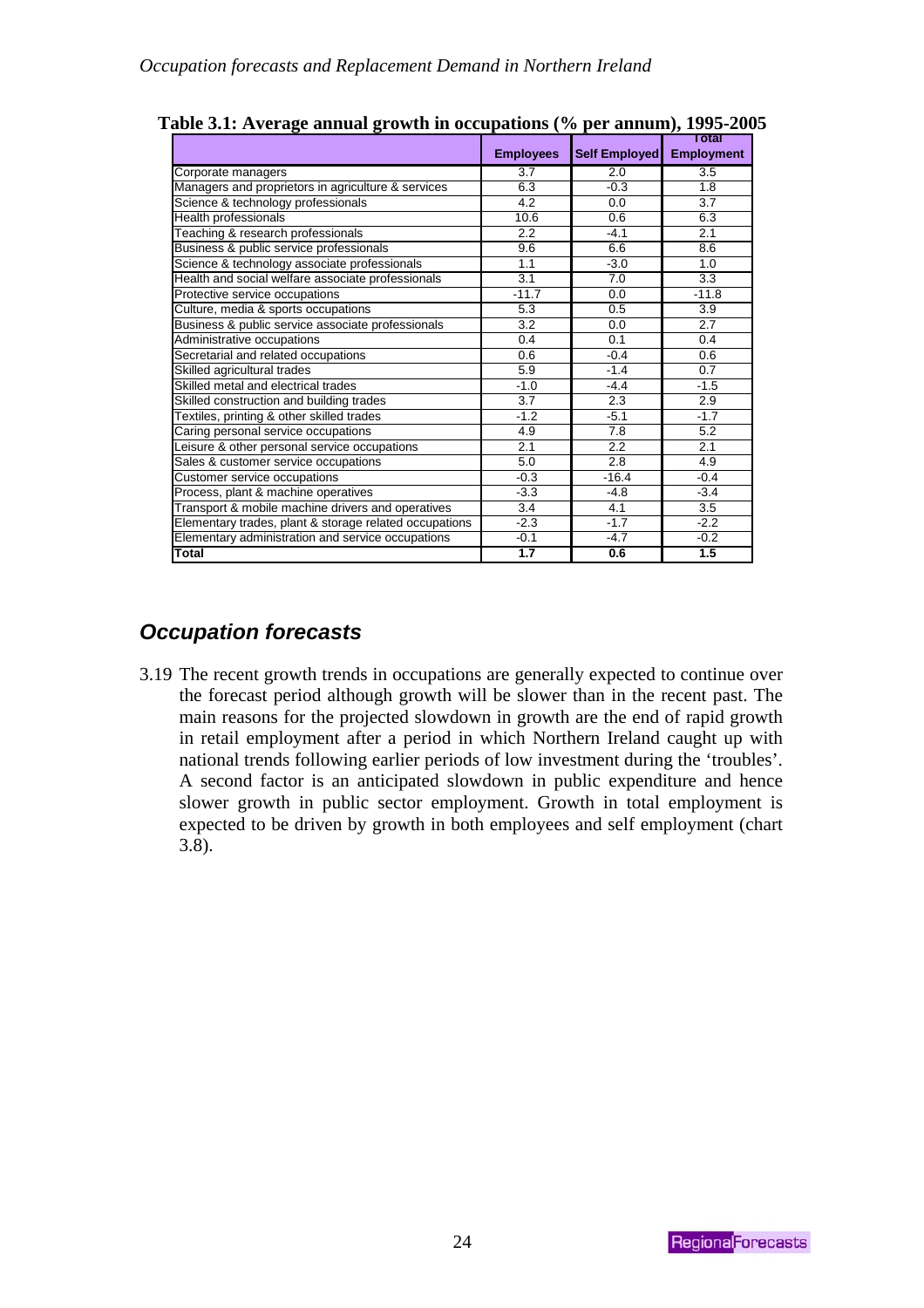

**Chart 3.8: Trends in employment, 1981-2015** 

3.20 Professional occupations are expected to increase most - by 15,500 in total employment (table 3.2). Personal service occupations are also expected to show large increases as recent growth in child care and residential care for the elderly continues. Significant declines are again evident in the skilled trades occupations and process plant and machine occupations, reflecting the continuing shift away from lower value added manufacturing.

| There can I of constraint consider the second occupations, $\blacksquare$ |                  |                               |                      |                               |                       |                               |  |
|---------------------------------------------------------------------------|------------------|-------------------------------|----------------------|-------------------------------|-----------------------|-------------------------------|--|
|                                                                           | <b>Employees</b> |                               | <b>Self Employed</b> |                               | <b>Total Employed</b> |                               |  |
|                                                                           | Change (000's)   | Annual<br>average %<br>change | Change (000's)       | Annual<br>average %<br>change | Change<br>(000's)     | Annual<br>average %<br>change |  |
| Managers & Senior officials                                               | 9.3              | 1.5                           | 1.5                  | 0.7                           | 10.8                  | 1.3                           |  |
| Professional                                                              | 12.1             | 1.5                           | 3.4                  | 2.3                           | 15.5                  | 1.6                           |  |
| Associate prof & technical                                                | 5                |                               | 1.2                  | 1.4                           | 6.1                   |                               |  |
| Administrative & Secretarial                                              | 4.2              | 0.4                           | 0.3                  | 1.3                           | 4.5                   | 0.5                           |  |
| <b>Skilled trades</b>                                                     | $-6.1$           | $-0.9$                        | $-2.1$               | $-0.5$                        | $-8.2$                | $-0.8$                        |  |
| Personal service                                                          | 10.7             | 2.0                           | 1.0                  | 1.4                           | 11.8                  | 1.9                           |  |
| Sales & customer service                                                  | 4.5              | 0.8                           | 0.4                  | 1.1                           | 4.9                   | 0.8                           |  |
| Process, plant & machine                                                  | $-4.1$           | $-0.9$                        | 0.0                  | 0.0                           | $-4.2$                | $-0.7$                        |  |
| Elementary                                                                | 3.3              | 0.4                           | $-0.5$               | $-1.3$                        | 2.8                   | 0.3                           |  |
| Total                                                                     | 38.8             | 0.6                           | 5.1                  | 0.5                           | 43.9                  | 0.6                           |  |

**Table 3.2: Forecast changes in broad occupations, 2005-2015** 

3.21 The charts below show more detailed occupation forecasts for employees and the self employed respectively. Within the personal service occupations, caring occupations rather than leisure occupations are expected to create the vast majority of the extra jobs. In fact, caring occupations are forecast to grow by 10,000 employees and just over 1,000 self employed over the next decade.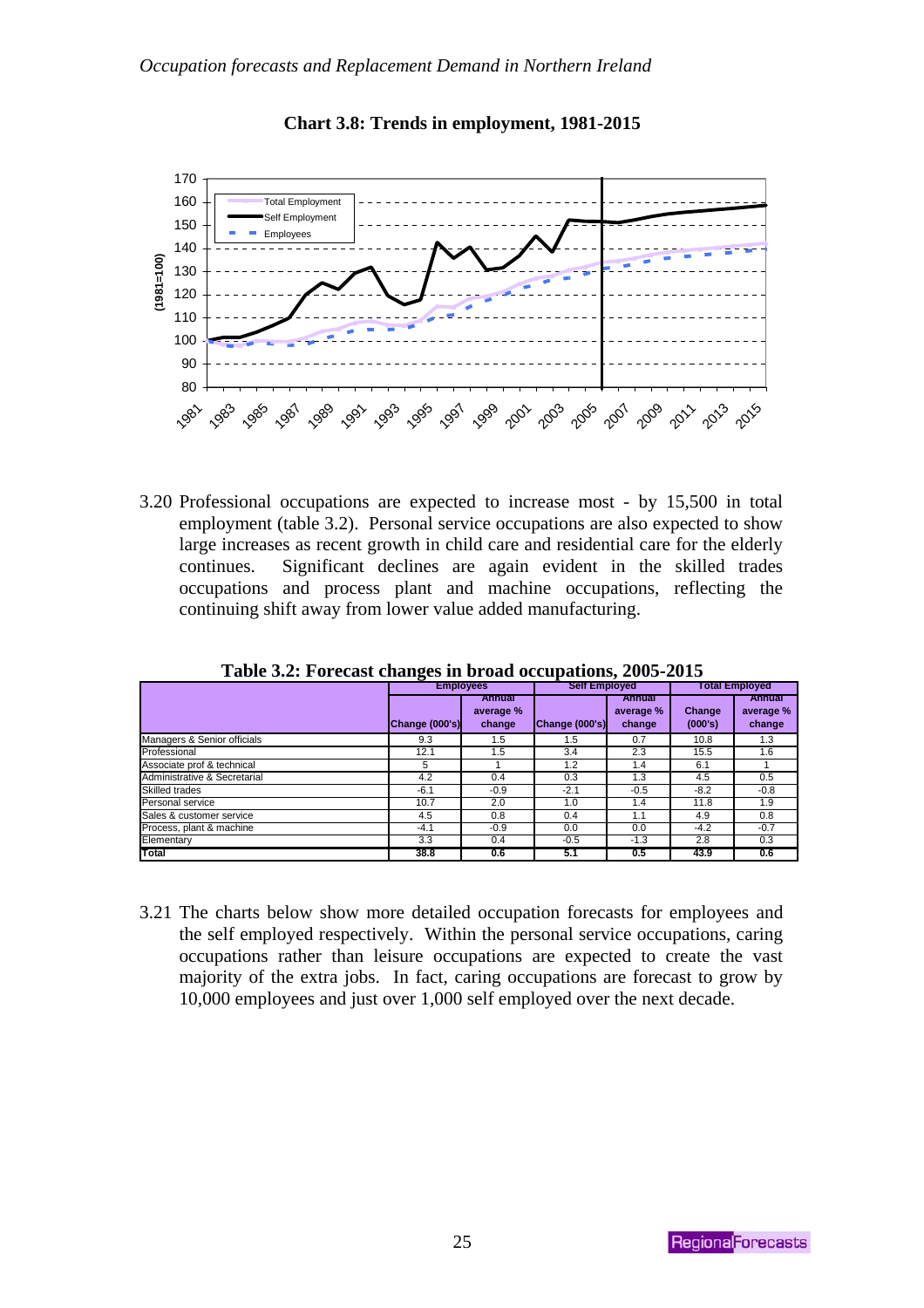

### **Chart 3.9: Forecast change in employees, 2005-2015**

- 3.22 Our forecasts also show larger increases in elementary administration and service occupations over the next decade than in the previous decade. This is largely due to our outlook for the hotels sector (where many of these occupations are located) which we project to grow faster in the medium term than in the recent past.
- 3.23 The changing sectoral pattern for employees in Northern Ireland's private sector is away from low value added towards higher value added employment. This is reflected in significant predicted gains for both corporate managers and business professionals and predicted continued declines for the more manufacturing focused occupations such as skilled metal and electrical trades, elementary trades and process plant and machine trades.
- 3.24 The greatest source of potential growth in self employment is also in business and public service professional occupations which are expected to create over 5,000 jobs over the next decade. Conversely, skilled agricultural occupations are forecast to decline by around the same amount. It should be noted however that the small sample size available for self employment by occupations increases the margin of error. Care should be taken in drawing conclusions from the self employment occupation forecasts.